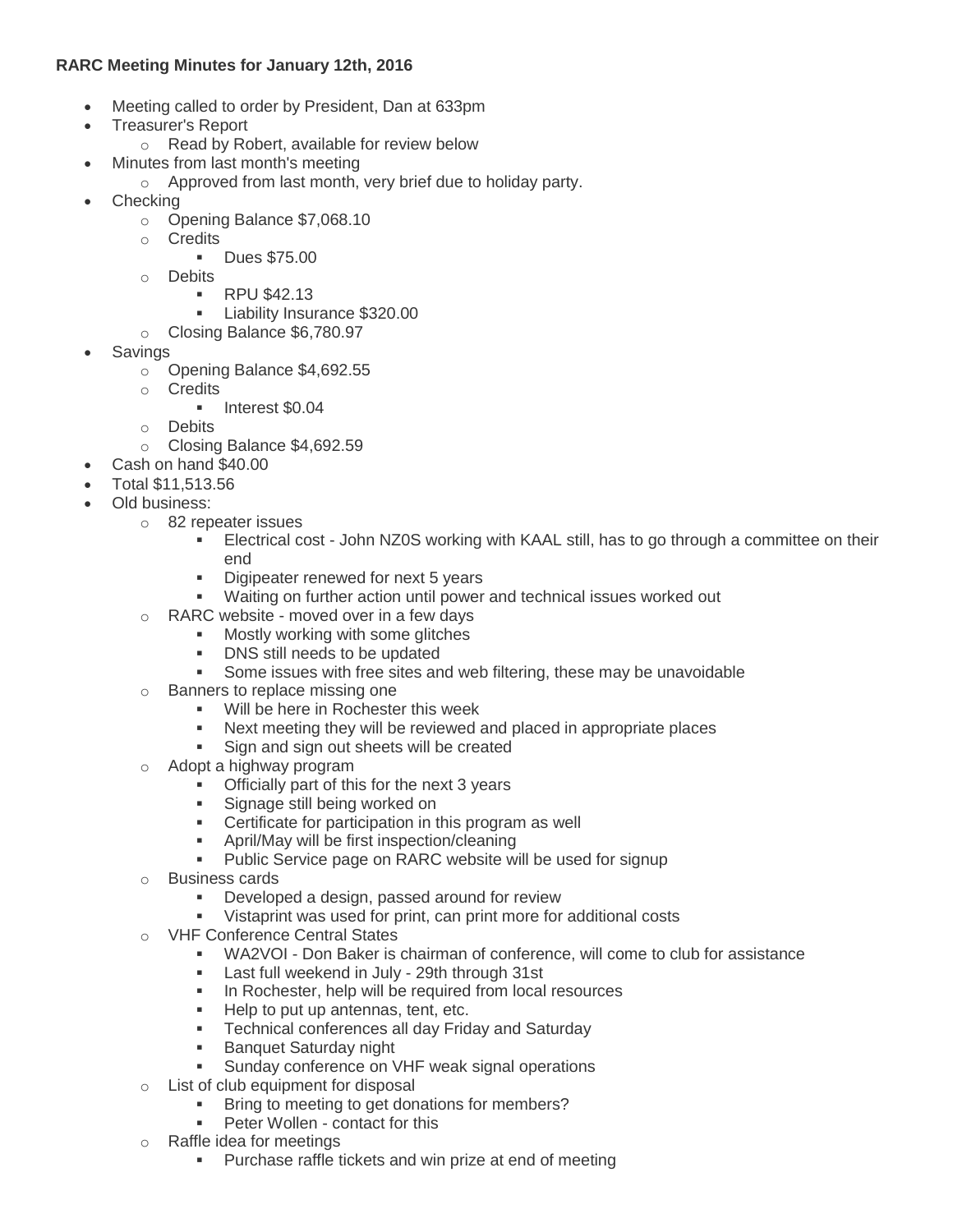- Half of proceeds would go to the club treasury account
- Other half would be raffled off
- Would need to be \$99 or less due to gambling commission rules
- **Motion was proposed and passed to do this**
- Steve Webke will be head of raffles/fundraising
- o Field Day restaurants/catering
	- Kelly will talk to restaurants about getting free food for Field Day
	- **Survey supports free food from restaurants**
	- **Lunches are important too, not just dinner**
	- **Some possibilities for pizzas at Saturday setups**
- o Dues
	- **Please get in your dues for 2016 if you have not already.**
	- **Cash, check, or credit card**
	- If you do not get your dues in by the next month you will be removed from the website directory
- Committees/new business:
	- o Education
		- **Class coming up soon, sign up on website**
		- **3** students so far
	- o Public Service
		- **February 6th is Frozen Goose**
		- All public service events on website, sign up if you are interested
	- o ARES
		- **Section leader leaving soon, new EOC appointed**
		- Joe K0JCR is new state EOC
		- Net control operator
	- o VE Testing
		- **Coming up February 11th at 630p at Red Cross**
		- **2** signed up so far
	- o Tech Committee
		- None this month, will meet next month before meeting at 6p in the same room
		- **If anyone is interested in joining please contact Rob**
	- o Contesting
		- **Lots of activities coming up**
		- **Some DX available too**
		- K5P is DX on an Atoll
		- **Minnesota QSO party Saturday February 6th**
		- VHF contest January 30th and 31st 1p Saturday until 10p Sunday
		- **All contests on WA7BNM website**
	- o Field Day
		- 39 responses to survey
		- 26 people answered for Field Day, 10 people skipped question
		- **Game Haven -15 votes, Pat's Farm 11 votes**
		- **Catered only, no club cost was most votes food wise**
		- **In room vote Game Haven location received majority of vote as well**
		- Review meals next month and then move on to operations
		- Mel KC0P giving VHF station to someone else and working exclusively on satellite contacts
			- Mel showed www.amsat.org/status which shows available satellites and helps with contacting them
		- Dstar radio deal on Gigaparts 9880H normally \$450 now \$299
		- May be limited time, also somewhat difficult
	- o Rochester 10m net
		- **First Tuesday of the month 8 o clock**
		- **28.325mhz frequency**
		- **Next one would be February 2nd**
	- o Social evenings remain on the last Thursday of each month
- Meeting adjourned at 730p
- Program for this month was discussion of the survey results from SurveyMonkey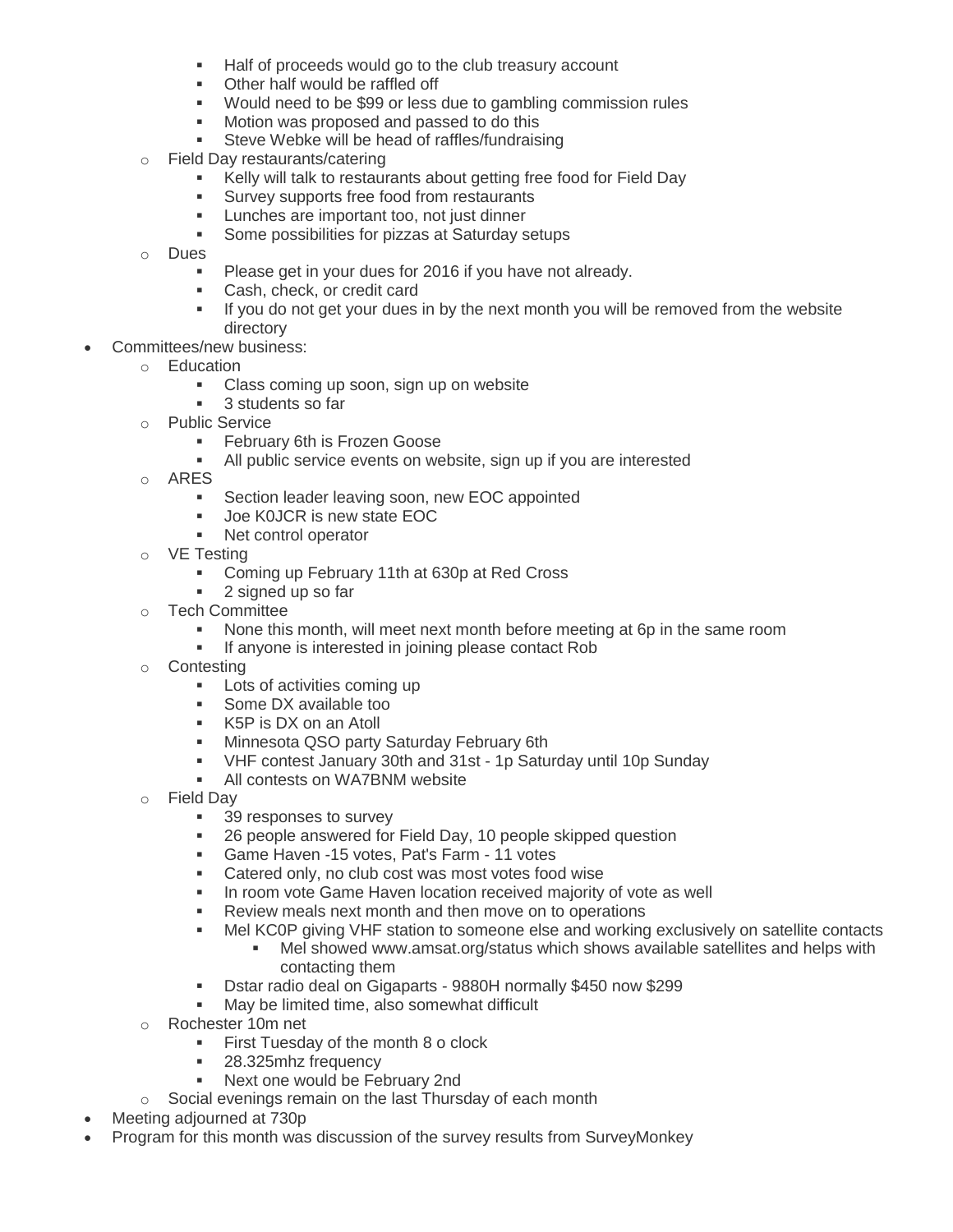# **RARC Meeting Minutes for February 9th, 2016**

- Meeting called to order by President, Dan at 637pm
- Treasurer's Report

 $\bullet$ 

o Read by Robert, see them posted below:

| Checking                   |             |
|----------------------------|-------------|
| Opening Balance \$6,780.97 |             |
|                            |             |
| Credits                    |             |
| Dues                       | \$220.00    |
| <b>IBM</b>                 | \$2.20      |
|                            |             |
| Debits                     |             |
| RPU                        | \$43.32     |
| <b>KTTC Tower</b>          | \$5.00      |
|                            |             |
| <b>Closing Balance</b>     | \$6,954.85  |
|                            |             |
| Savings                    |             |
| Opening Balance \$4,692.59 |             |
|                            |             |
| Credits                    |             |
| Interest                   | \$0.03      |
|                            |             |
| Debits                     |             |
|                            |             |
| <b>Closing Balance</b>     | \$4,692.62  |
|                            |             |
| Cash on hand               | \$40.00     |
|                            |             |
| Total                      | \$11,687.47 |

- o Remember Amazon Smile program to assist the club as well
- Minutes from last month's meeting
	- $\bullet$ o Approved by group

o

- Old business:
	- $\bullet$
	- o Banners and business cards are available for review at the front of the room
		-
- The banner from AB0BW is in the ARES trailer
- We will have a table setup with RARC banner at the Skywarn training in March
- **Committees**  $\bullet$ 
	- o Technical Committee Report: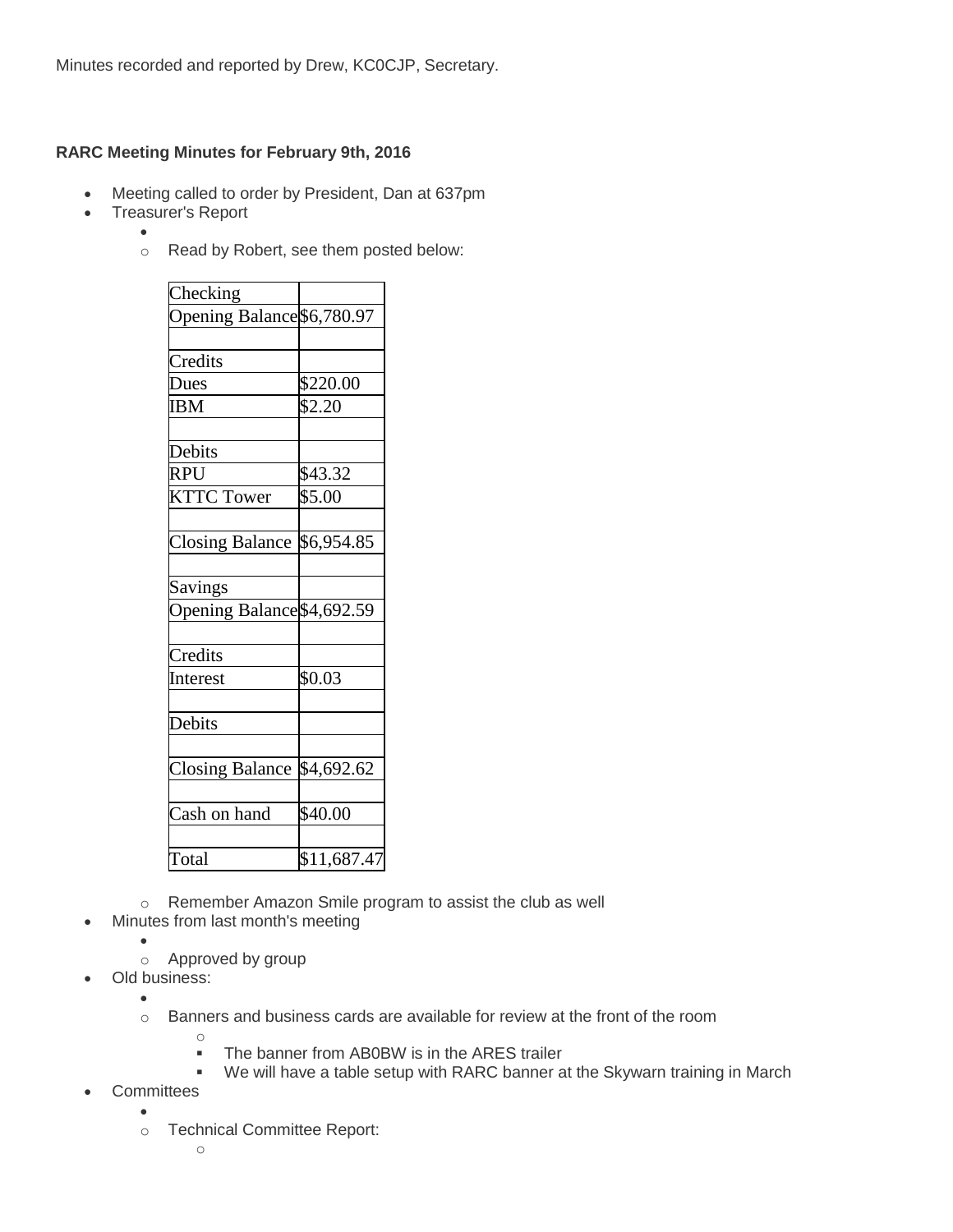- Did not meet today
- Next month 6p right before group meeting Tech Committee will meet
- o Public Service:
	- o
	- Had first event last Saturday the 6th
	- Next event in May Stay out of the Sun Run sign up for this event on website
	- Med City Marathon course is changing again sign up for this event on website as well
- ARES/Skywarn:
	- o **March 29th at 630p - Skywarn training at Rochester Event Center**
	- Check into Sunday night nets
- o Contesting:
	- o

- All in the newsletter page 4
- o Education:
	- General class in middle of March, information is on webpage
	- **FCH** Technician class in April, sign up through community education
	- Join Facebook group to see more info on amateur radio/RARC
- o Social Gatherings:

o

- January gathering had some issues, Dan will discuss with owner of Wildwood to correct any problems
- Open to suggestions for another location as well if we continue to have issues
- o Field Day
	- o
		- Newsletter need leads for various stations/responsibilities for Field Day see newsletter for entire list
		- We did receive a donation of old laptops from OMC research
		- **Discussion of N1MM software versus WriteLog for logging**
		- Safety Officer gets bonus points this year too Dan is safety officer
		- Some other roles were assigned:
			- ı
			- **Bob AB0BW Digital Station Lead tentative**
			- **Bill KORGR CW Station Lead**
			- Dan VHF Station Lead
			- GOTA coaches will be appreciated extra points for this and better PR
		- If you would like to volunteer as a lead or an operator, please let Kelly know ASAP
		- Signup sheets for Field Day will be on the website too
- $\circ$  ARES calendar and RARC website will be updated to show the correct repeater (255) for the ARES nets
- New business:
	- $\bullet$ o Midwinter Madness - Saturday March 12th in Minnesota 8a to 1p
		- o K0LTC.org for more info
	- o Central States VHF Conference end of July this year
		- o
		- **Club will do advertising for this**
		- **EXECT** Last full weekend in July at the Kahler Apache Mall hotel
		- VHF 102 on weak signal VHF operations interesting class
	- $\circ$  Temporary repeater in town 443.7 frequency 100hz tone encode and decode
		- o

- On roof of government center, so range is limited
- Be available until March 2017 for testing
- o Beta version of new website
	- **•** Demonstrated at meeting
	- WYSIWYG editor for webpage very easy to use, similar to Microsoft Word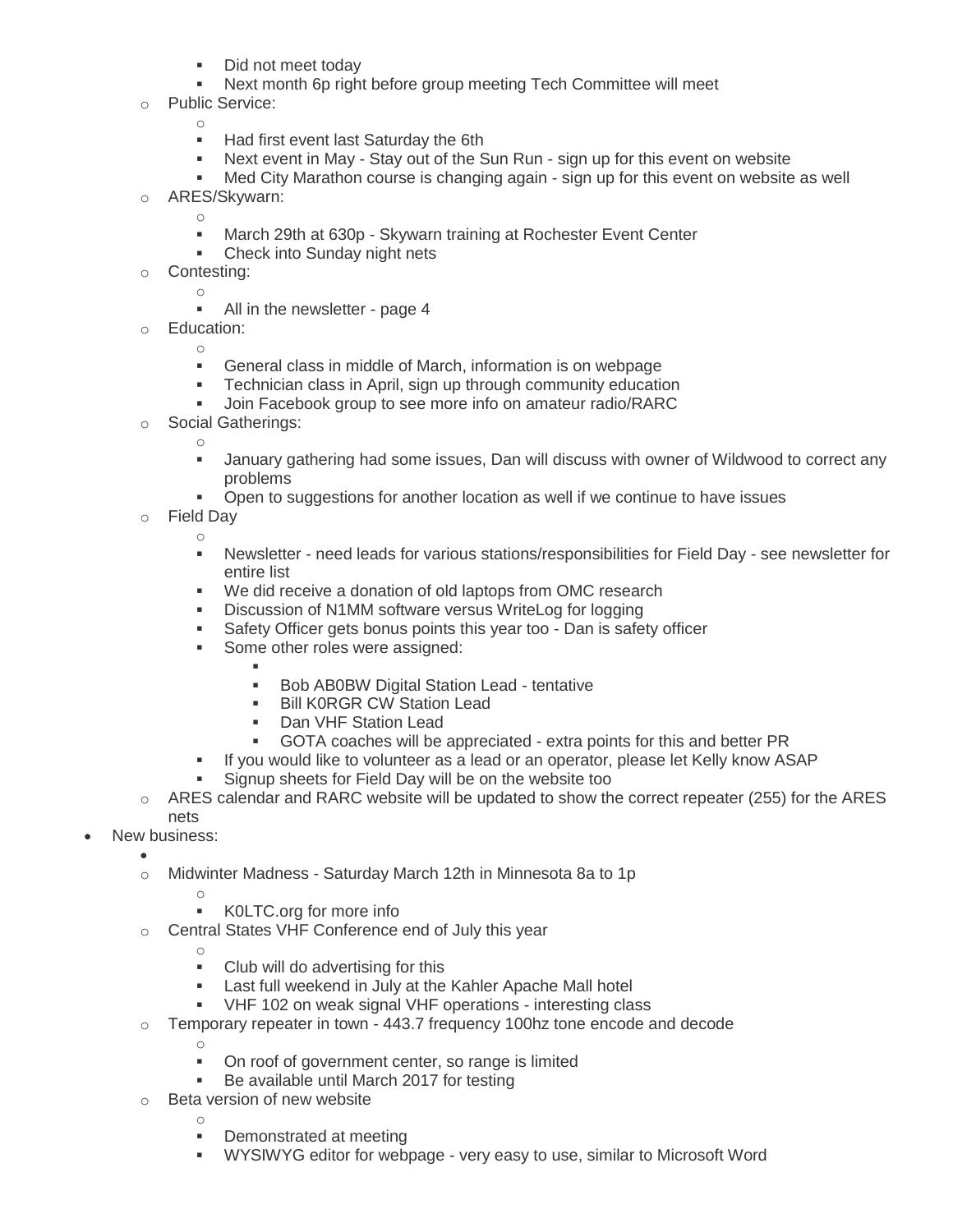- **beta.rarchams.org is address**
- **Placeholders are created for content**
- **Make meetings in PDF format and post to website**
- **Look at content managers for various parts of website**
- **EXECT:** Leave site in beta for next month or so before going live to give content managers time to get used to new site
- Introductions were performed and meeting was adjourned at 735p
- Program for this month was on propagation by guest speaker Bill AE0EE

# **RARC Meeting Minutes for March 8th, 2016**

- Meeting called to order by President, Dan at 6:37 pm
- Treasurer's Report
	- $\bullet$
	- o Read by Robert:

| Checking                   |             |
|----------------------------|-------------|
| Opening Balance \$6,954.85 |             |
|                            |             |
| Credits                    |             |
| Dues                       | \$385.00    |
| <b>IBM</b>                 | \$6.60      |
| <b>United Way</b>          | \$53.96     |
| Amazon                     | \$9.38      |
| Raffle                     | \$24.00     |
|                            |             |
| Debits                     |             |
| <b>RPU</b>                 | \$44.22     |
|                            |             |
| Closing Balance \$7,389.57 |             |
|                            |             |
| Savings                    |             |
| Opening Balance \$4,692.62 |             |
|                            |             |
| Credits                    |             |
| Interest                   | \$0.03      |
| Debits                     |             |
|                            |             |
| <b>Closing Balance</b>     | \$4,692.65  |
|                            |             |
| Cash on hand               | \$0.00      |
| Total                      | \$12,082.22 |

- Minutes from last month's meeting
	- $\bullet$ o Issue with getting these on website, will be uploaded shortly
- Old business:
	- $\bullet$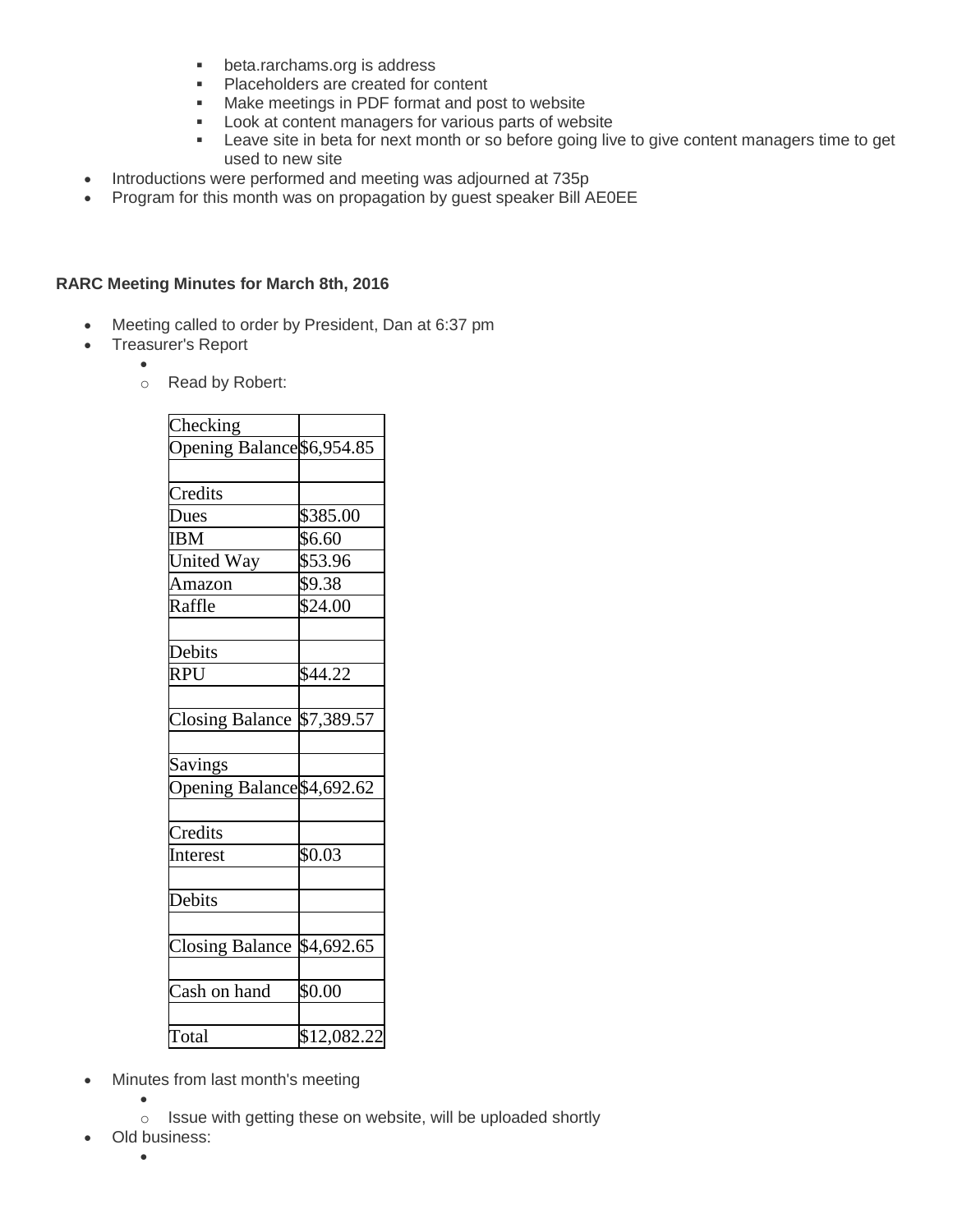- $\circ$  Pre-meeting dinner spot officially choosing so it can be published on the website
	- o
	- Whistle Binkie's North is the new official spot
	- 5-515p start time
- o New website news assign people to each section
	- o
	- Rob will take care of ARES section transfer
	- **Drew will take notes section** 
		- ı Notes are already placed on website back through 1999
		- Secretary will take care of general "about" page, including officers
	- **John Scott will take the public service**
	- **Bill will work on education page**
	- Kelly will take care of Field Day page
	- Motion was proposed and passed to switch over to the new website, and also keep the old website in an archive mode
		-
		- Old website may not work 100% correctly
- **Committees** 
	- $\bullet$ o Technical Committee Report:

F

o

- Contact from outside the club who wants to setup a digital repeater to connect to some Twin Cities repeaters
	- ı
	- Motorola Turbo
	- Technical committee forwarded information about possible repeater locations in **Rochester**
- Still looking at power options for 82 repeater to save some money
- Also looking at antenna replacement and hardline diagnostic on repeater
	- F No tower management company currently at this location
- Quartermaster position also re-proposed at technical committee meeting
- Buying four new Hershey-kiss style antennas for ARES/Public Service trackers F
	- Under \$100 so club vote not required
- o Education: o
	- **General class starting Sunday 3/13** 
		- F Spots still available if anyone is interested
	- Class in April through Community Education Technician class
		- ı
		- Please refer anyone who is interested to Community Education or Bill
	- **Testing session in May**
- o Public Service:

o

- Quiet until May when Stay Out of the Sun Run and Med City Marathon occur
- Sign-up available on website, please start signing up soon
- **Med City Marathon** 
	- F • Route has changed again
- o ARES:

o

Skywarn training on Tuesday, March 29th at International Event Center at 630p

F

- RARC will have a table with banner at this event
- Dinner at Ground Round starting at 430p beforehand
- April 9th is Severe Storm conference in the Twin Cities at the University of St. Thomas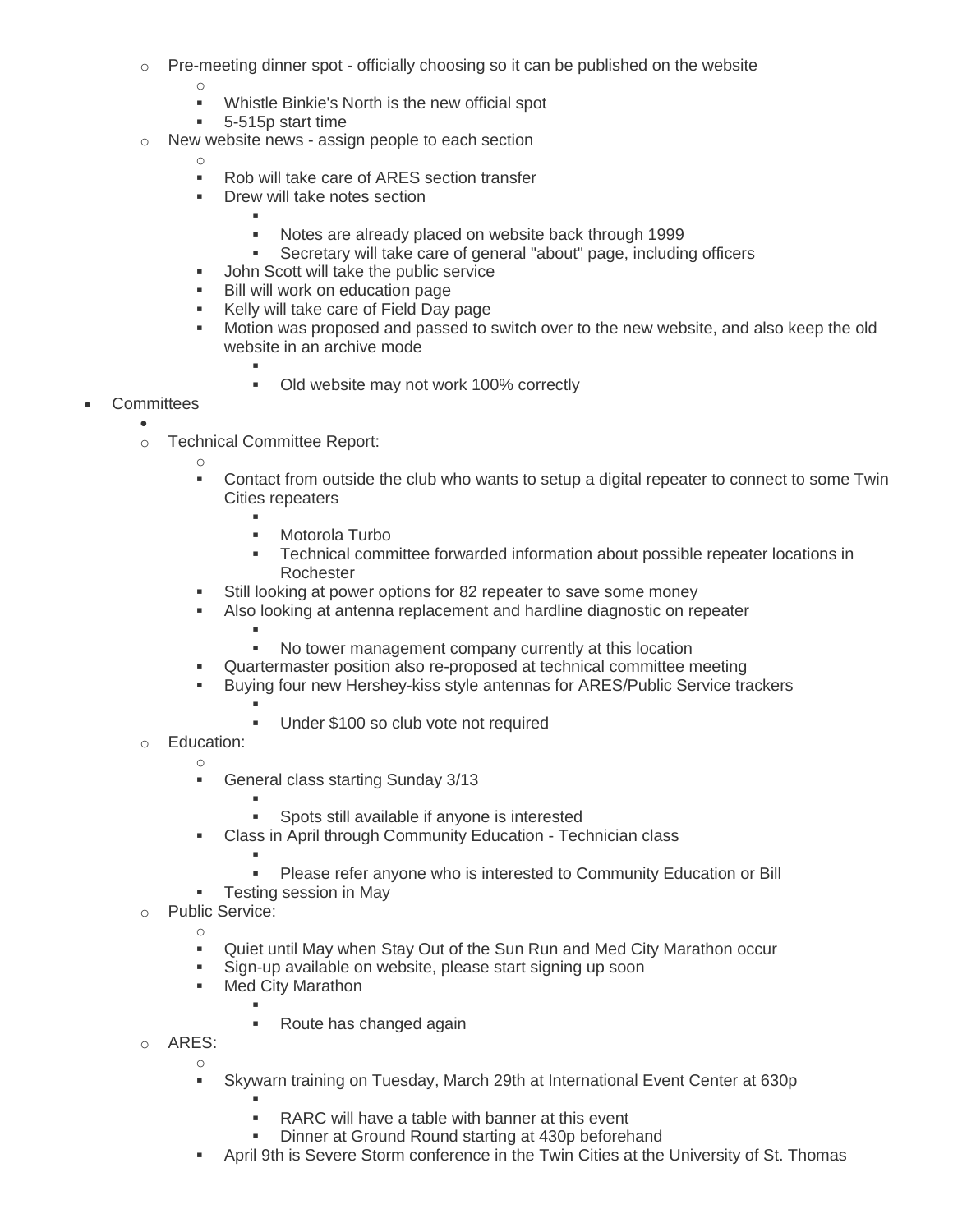- ı
	- Register ASAP if you are interested
- **Twin Cities Metro areas require training before performing storm spotting in their area** 
	- ı If you make regular commutes to the Twin Cities this can be a good opportunity
- **State EOC meeting recently** 
	- F Update on flooding forecast for 2016 - not much concern currently
	- Big concern about fires area is very low on precipitation
- ARRL position called OES Official Emergency Station
	- ı Contact Bill if you are interested in this
- **MS-Tram bike ride 2016 July 20th through 24th** 
	- ı
		- First class amateur radio communications setup
	- Contact Bill if you are interested in participating in this
- **Public Service award** 
	- ı **Maple Grove Radio Club sponsors this award**
	- Nominate club members who excel in Public Service
- o Field Day:
	- o
		- Game Haven has been sent the documents for permissions for use
	- **Sign up sheet is available on website as well**
	- **Logging discussion** 
		- F **N1MM versus WriteLog**
		- Benefits of networking different stations together networking equipment not owned by club
		- **Proposal to run local logging with merging rather than networked logging was** proposed and passed
		- Proposal to run N1MM logging rather than WriteLog was also proposed and passed
	- **EXE** Laptops that were donated have had new SSDs installed, wiped, and ready to go with Windows 7 installed
	- Discussion of running 3A versus 2A for number of stations
		- F
		- 3A digital, CW, SSB stations
		- GOTA does not count against total number of stations
- o Contesting:
	- o Central States VHF conference end of July
	- Someone from MPLS will be presenting a preview of the Central States VHF conference next meeting
- o New business o
	- John Scott has some equipment from a club member who passed away that he is selling, please contact him if you are interested
	- If you have any input/critiques for the newsletter that comes out each month also contact John
	- Opportunity for the club to have a booth at the Volunteer Organizations Assisting in Disaster conference
		- ı Meetings at Channel One 3rd Wednesday of every month at 3p
	- Bob is looking for some assistance with improving his antenna high SWR currently
		- F Please contact him if you are interested in helping
	- **Two more FM satellites coming online soon** 
		- ı Total of four different ones that are available for amateur radio use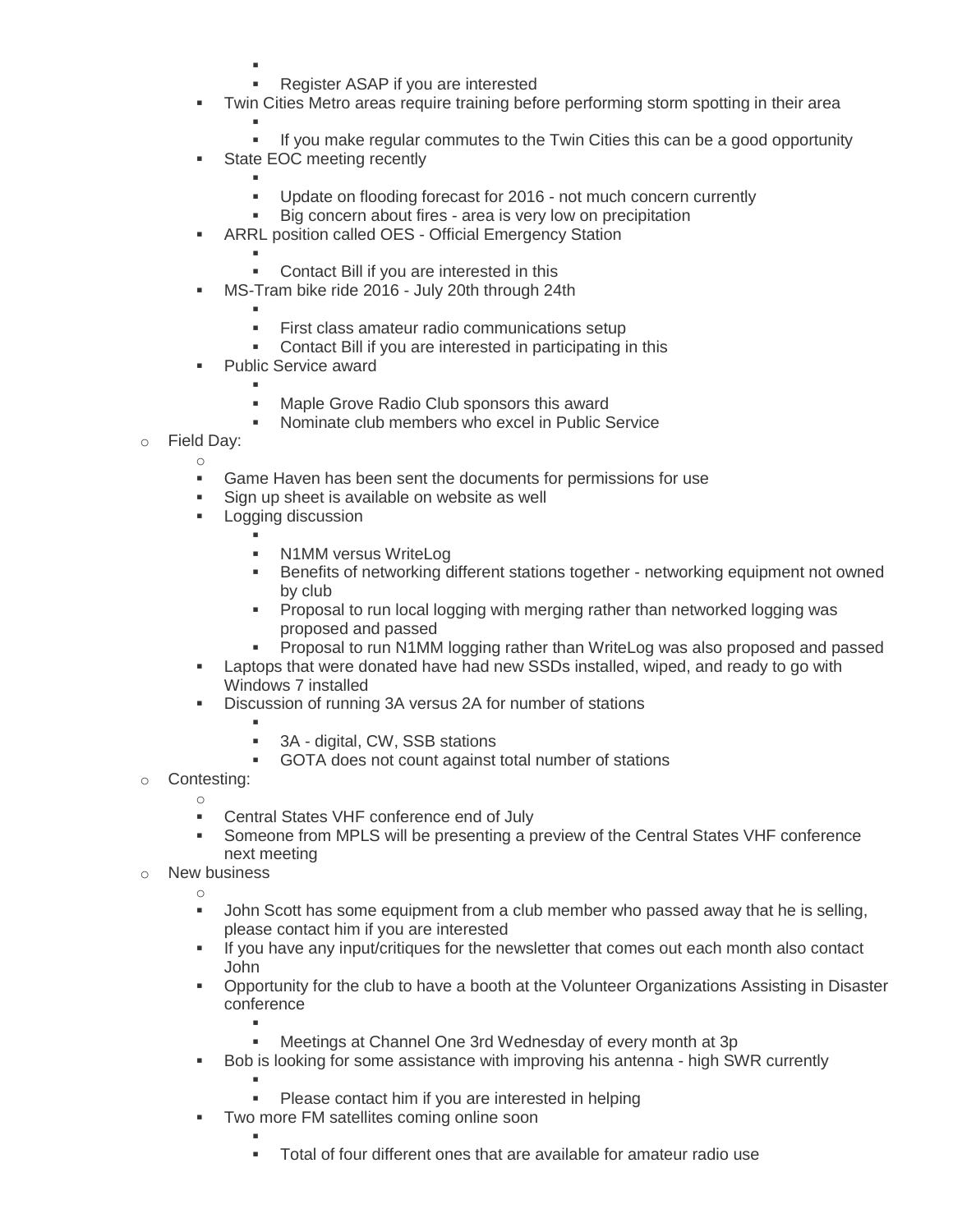- Meeting adjourned at 736pm
- Program for this month was about programming software/cables by John NZ0S

# **RARC Meeting Minutes - April 12th, 2016**

- Meeting called to order by President, Dan at 6:36pm
- Treasurer's Report
	- $\bullet$ o Read by Robert:

| \$7,389.57<br>\$235.00<br>\$4.40<br>\$11.00<br>\$44.22<br>\$25.00<br>Web Name Registration \$99.00<br>\$7,471.65<br>\$4,692.65<br>\$0.03                          |          |             |
|-------------------------------------------------------------------------------------------------------------------------------------------------------------------|----------|-------------|
| <b>Opening Balance</b><br>Credits<br>Dues<br><b>IBM</b><br>Raffle<br>Debits<br><b>RPU</b><br><b>Speaker Gift</b><br>Savings<br><b>Opening Balance</b><br>Interest | Checking |             |
|                                                                                                                                                                   |          |             |
|                                                                                                                                                                   |          |             |
| <b>Closing Balance</b>                                                                                                                                            |          |             |
|                                                                                                                                                                   |          |             |
|                                                                                                                                                                   |          |             |
|                                                                                                                                                                   |          |             |
|                                                                                                                                                                   |          |             |
|                                                                                                                                                                   |          |             |
|                                                                                                                                                                   |          |             |
|                                                                                                                                                                   |          |             |
|                                                                                                                                                                   |          |             |
|                                                                                                                                                                   |          |             |
| Credits<br>Debits                                                                                                                                                 |          |             |
|                                                                                                                                                                   |          |             |
|                                                                                                                                                                   |          |             |
|                                                                                                                                                                   |          |             |
|                                                                                                                                                                   |          |             |
|                                                                                                                                                                   |          |             |
|                                                                                                                                                                   |          |             |
|                                                                                                                                                                   |          |             |
|                                                                                                                                                                   |          |             |
|                                                                                                                                                                   |          |             |
| <b>Closing Balance</b><br>\$4,692.68                                                                                                                              |          |             |
|                                                                                                                                                                   |          |             |
| Cash on hand<br>\$0.00                                                                                                                                            |          |             |
|                                                                                                                                                                   |          |             |
| Total                                                                                                                                                             |          | \$12,164.33 |

- Minutes from last month's meeting
	- $\bullet$
	- o Approved with no changes
- Old business:  $\bullet$

 $\bullet$ 

- o Website new website well received, have had several messages per week through the Contact Us section on website
- Committees/New business:
	- o Technical Committee Report: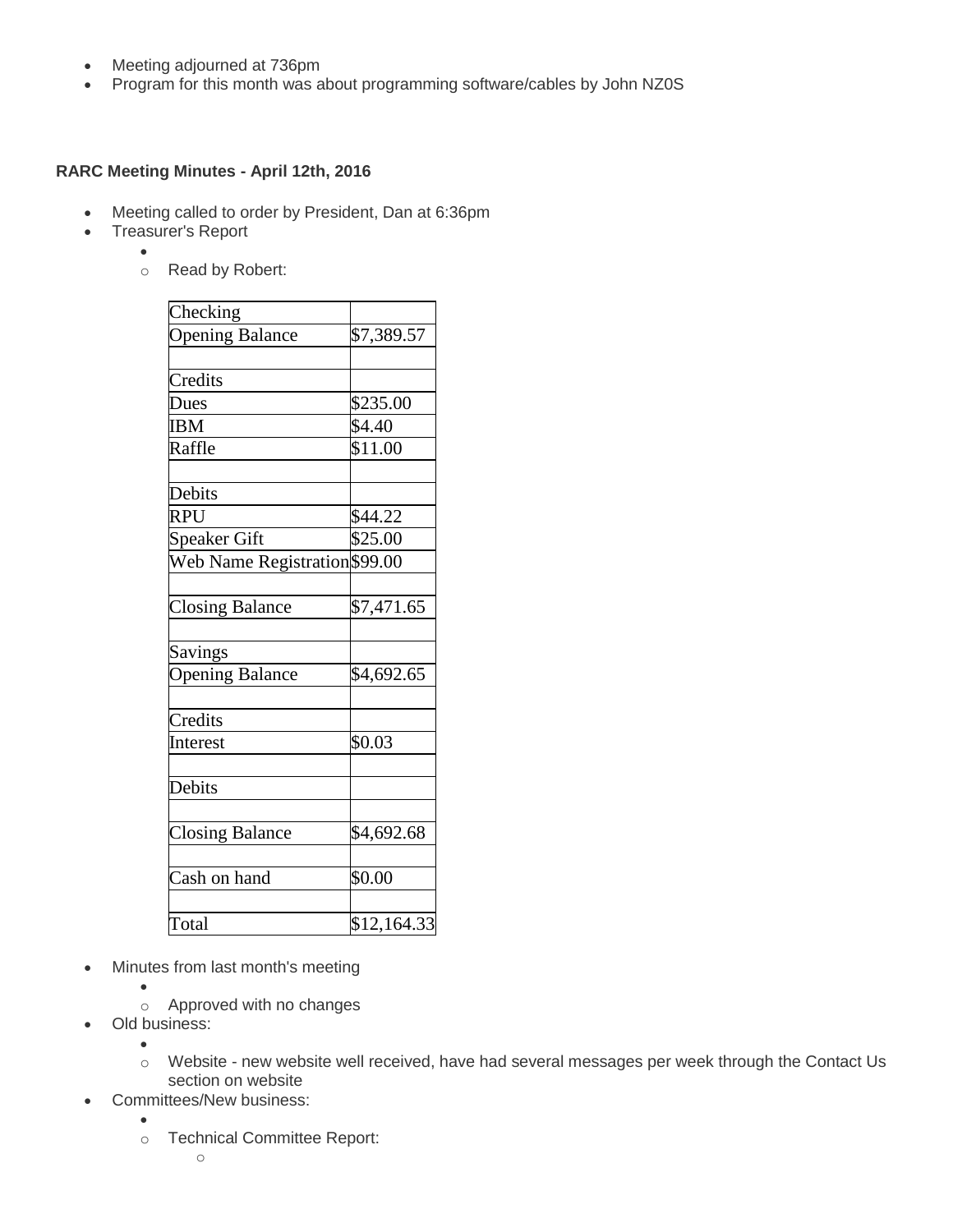- Club station at KOA in process of being setup station will be available for checkout to amateur radio operators at the campground
	- F
		- Club equipment will be retrieved for storage during the winter months
- Four antennas were purchased for Public Service use mentioned in last meeting
- 82 repeater club is not able to share power with KAAL negotiations continue with other antenna organizations to borrow power through them. After the power question is answered repair will be figured out next
- No update on Twin Cities digital repeater towers and repeaters will be established north of Rochester, more information coming later about this
- o ARES:
	- o **Skywarn training occurred end of last month**
	- Statewide tornado drill this Thursday April 14th
- o Public Service:
	- o
		- Stay Out of the Sun Run Friday May 20th, many other upcoming events as well please sign up on website if you are interested
		- Med City Marathon many operators needed. Sunday May 29th, please sign up on website if you are available
		- This Saturday April 16th the club is responsible for it's first cleanup of the adopt a highway section
			- ı
				- Meet at South corner of Apache Mall (Macy's parking lot) around 9a
				- No medians, just shoulders and on/off ramps
				- 255 repeater will be used for communication and coordination
				- Sign up available on RARC website, but you can attend without signing up too
- o Education:
	- o Class starts this Saturday through community education. Nine people currently signed up to attend
	- Three Saturdays in a row from 10a to 10p
	- May is next testing session as well date is probably the 5th of May
- o Contesting: o
	- No major contest on VHF until June
	- Central States Conference 50th Anniversary this July as well guest speaker tonight will discuss too.
- o Field Day o
	- N1MM installed on three club laptops
		- ı Configuration needed for the N1MM software as well
	- Food catered by Dooley's Pub choices discussed at May's meeting
	- 1/2 hour agenda slot for May and 1 hour agenda for June is needed for Field Day
	- Discussion of site locations probably copy previous locations at Gamehaven
	- **Discussion of shelter/RVs that are needed for Field Day** 
		- ı

 $\mathbf{r}$ 

- Pop up gazebo was donated for the club use as well
- At this point no other events scheduled at Gamehaven that would interfere with Field Day
- Press releases and invites for public officials have been prepared for Field Day
	- These will be sent the first week of May
- **Facebook/Social Media will be updated too**
- I ldea to make a certificate for GOTA attendees that would show they got a contact
	- F Dan and Elyse will work on making the certificates
- New business:  $\bullet$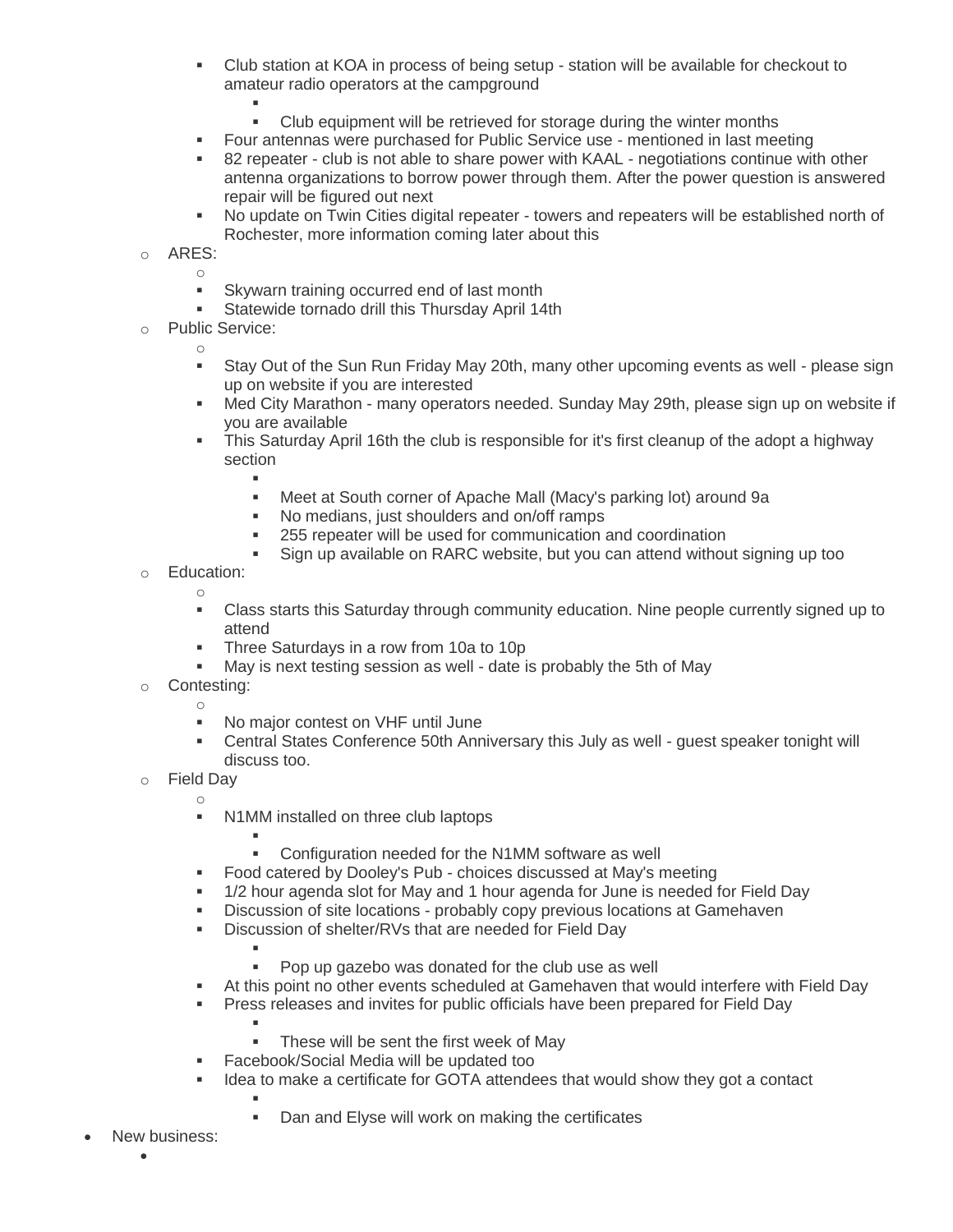- $\circ$  Proposal to have a joint operation with the Winona amateur club for the Boy Scout Jamboree on the Air
	- o
	- Third weekend in October
	- I ldea to combine it with a merit badge educational class around the same time
	- **Event could be located at Gamehaven or other location**
- $\circ$  Some radio equipment available from Robert, John, and Steve see them if you are interested
- o Classified section on website Bill will manage after Robert completes the new page for this
- o RARC Builder's Group next month

- **Located in the Fire Station (same location as meeting)**
- Second Saturday of each month right after the meeting
- **First month will focus on Raspberry Pi objects**
- $\circ$  Secretary will be able to add any items of interest to front page of website please email him anything you would like added - short blurb for the item would be nice
- $\circ$  Please go to the club Facebook page and like any relevant items if you can will increase the site ranking and get more people to see the site
- o Amazon Smile please do this if you shop on Amazon
- Introductions were performed and meeting was adjourned at 7:23p
- Program for this month was on the Norther Lights VHF conference this July

### **RARC Meeting Minutes - May 10th, 2016**

- Meeting called to order by President, Dan at 6:31pm
- Skip Jackson, KS0J (Minnesota Section Manager) gave an award to the club for last year's Field Day performance - won the Minnesota Cup for the 3rd year in a row
	- $\bullet$  $\circ$  Opportunity to be a special service club - paperwork would need to be completed but would give the club more recognition
	- $\circ$  Minnesota Cup and certificates will be on display at Field Day at the GOTA station
- Treasurer's Report

 $\bullet$ o

| Opening Balance \$7,471.65 |
|----------------------------|
|                            |
|                            |
| \$150.00                   |
| \$4.40                     |
| \$57.46                    |
| \$17.00                    |
|                            |
|                            |
| \$3.99                     |
| \$45.19                    |
| \$41.23                    |
|                            |
| \$7,610.10                 |
|                            |
|                            |
| Opening Balance \$4,692.68 |
|                            |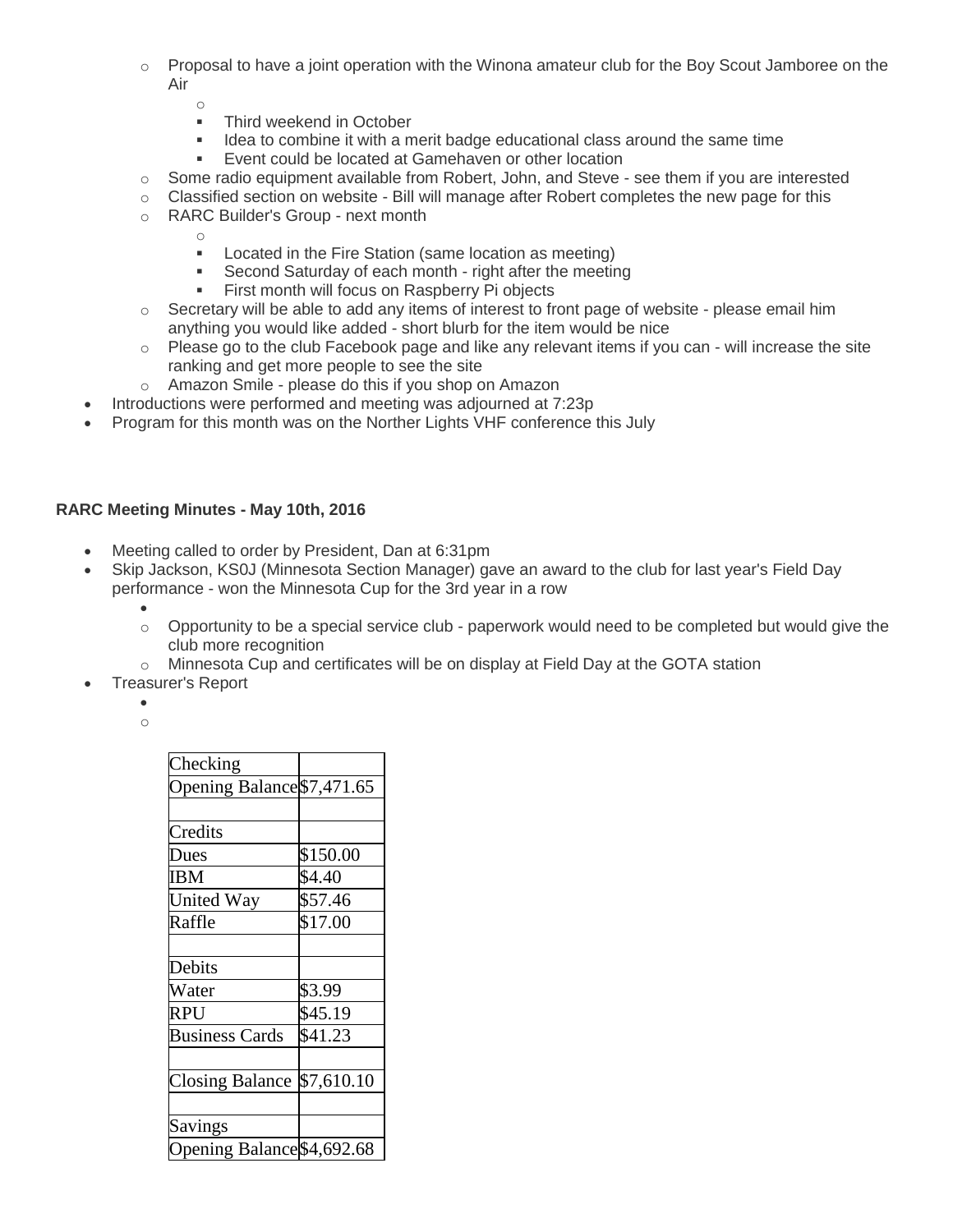| \$0.03                      |
|-----------------------------|
|                             |
|                             |
|                             |
| Closing Balance $$4,692.71$ |
|                             |
| \$0.00                      |
|                             |
| \$12,302.81                 |
|                             |

- Minutes from last month's meeting
	- $\bullet$
	- o Approved with no vote
	- $\circ$  If you have items for the RARC website front page, please let the secretary know
	- $\circ$  Similarly, if you have Facebook items let the president or the PR officer know for posting those
- Committees:
	- $\bullet$ o Technical Committee Report:

- 82 repeater still trying to contact First Student for power accommodations
- If they cannot be contacted, renewable energy may be an option
- Discussed swapping the old GOTA radio with the Schaeffer Academy radio for placement in the club station at KOA
- Show of hands for how many club members would be interested in a HF club station
- o Public Service:
	- o
	- May 20th Stay out of the Sun run
	- May 29th Med City Marathon. Biggest event of the year
	- **June 4th Team Red CC Run**
	- **June 19th Hyvee Triathlon**<br>**See website for rest of public**
	- See website for rest of public service events and to sign up for any of the events
	- **Or see John Scott or Eric van Norman**
	- Final highway cleanup will be this Saturday, May 14th at 1p meet at Apache Mall parking lot corner by Macy's
- o ARES/Skywarn:
	- o
	- Make sure you have current maps should have up through 32 on the bottom of the map
	- See Steve for the most recent map or
	- **PDF** for new map will be updated on RARC website as well
- o Education:

- **Lots of new members tonight from the class**
- A general class will be occurring in the near future too
- **Testing session last Thursday 13 people showed up**
- New members were introduced from the last testing session
- Next testing session is in August
- o Contesting:
	- o
	- June is the next big contest June VHF 2nd weekend in June, 2 weeks before Field Day
- o Social Gatherings:
	- o
	- 26th of May this Month
	- Wildwood will be the location for at least 1 more time, decide at next meeting if we want to change locations
- o Tinker/Builder's Group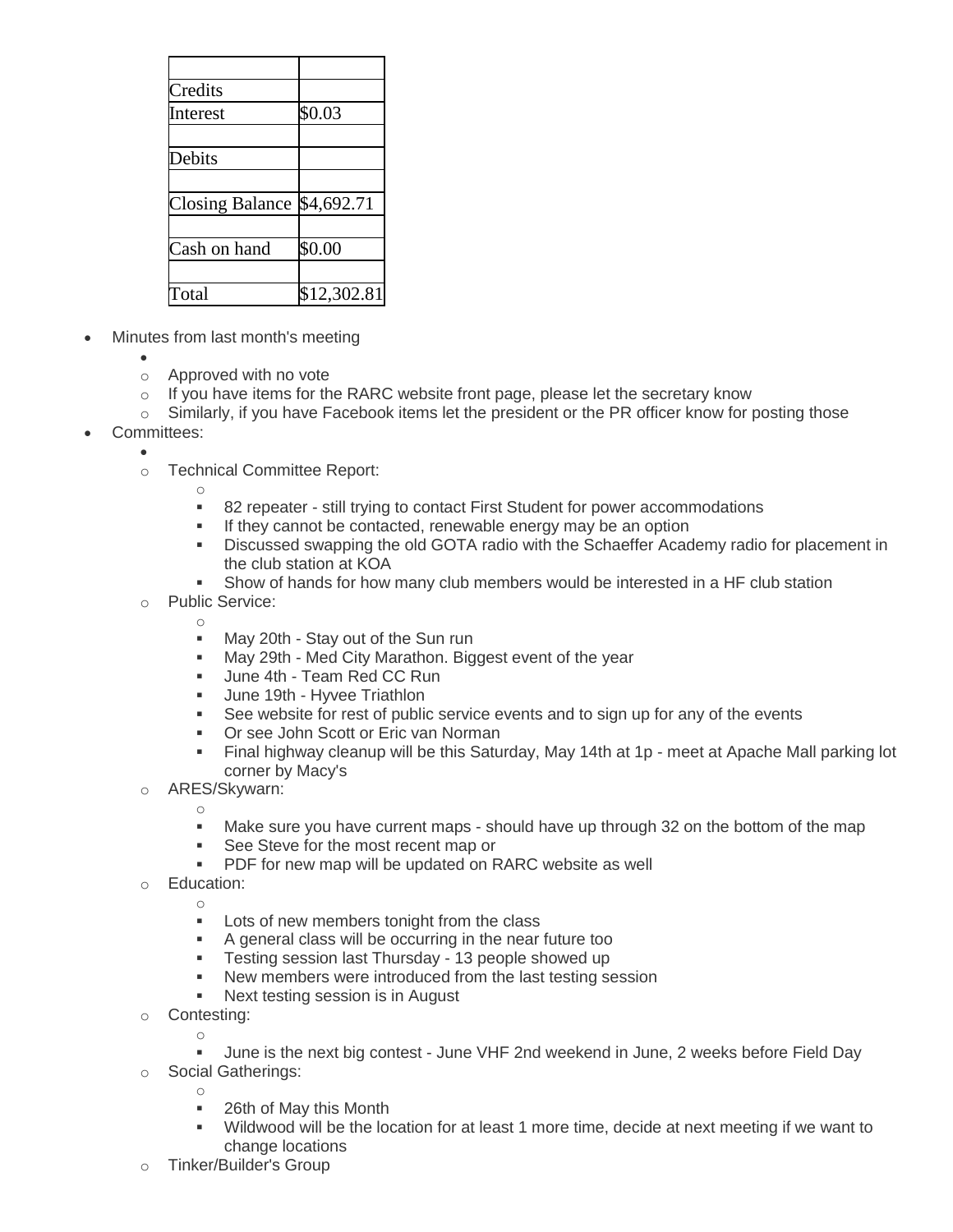- o
- **Meeting this Saturday at 9a here at the Fire Station**
- Bring in projects to work on or things you would like to learn about
- Field Day:  $\bullet$ 
	- $\circ$  Identify stations, equipment, operators for Game Haven sign-up sheet available on RARC website for this
	- $\circ$  Communication with Robert Watson from Game Haven site visit will be needed at location o
		- **People involved in site planning last year will also perform site visit this year**
	- o Number of stations we can setup and staff throughout the weekend?
		- o GOTA
		-
		- $-HF$
		- Digital/CW combo station versus separate CW and Digital stations?
	- 2A versus 3A due to other event running at Dodge Center?
		- o
			- 2A was the decision the club will register as this for Field Day
	- o May not have enough people who can do 20-30 words per minute on CW
	- $\circ$  Club needs to balance public service and contesting philosophy for Field Day
	- o Callsign club should use for this event discussion of this
		- o
		- Special event call can be applied for 1x1 call ARRL is where we would apply for this
		- W0MN is also possiblity, NZ0S, or W0STV
	- o Discussion of shelter
		- o
		- **Bob, Kelly, and Bill will bring shelters**
		- **Also discussion of trailers and**
	- o Discussion of equipment
		- o
		- **EXEC** Laptops will have the N1MM software preloaded
		- Radios for each station
		- **Antennas** 
			- ı Antennas from Pat's will be retrieved on the Friday before Field Day
			- Military masts can be done with a group of 6 or 7 but requires some people who have performed the setup before
			- GOTA needs a good antenna this year, especially if there are scouts, media, or representatives that attempt to use GOTA
		- Porta potties are needed Peter will pass on info on getting these setup
		- Generatora
	- o Kelly will get the above information published and on the website
		- o
		- **Suggestions and ideas are welcome too**
	- Donation to the Scouts via GameHaven
		- $\circ$  Not as a payment but as a thank you for using their facilities
		- $\circ$  \$100 thrown at as an idea
		- o Goodwill/good gestures
		- o Measure was voted on and passed unanimously
- Item for sale

 $\bullet$ 

- $\bullet$
- o LED Strobe from Jim \$30 total
- o DStar radio from Robert see him for amount
- Raffle was awarded and introductions were performed
- Meeting adjourned at 7:36p
- Program for this month was on DMR(Digital Mobile Radio)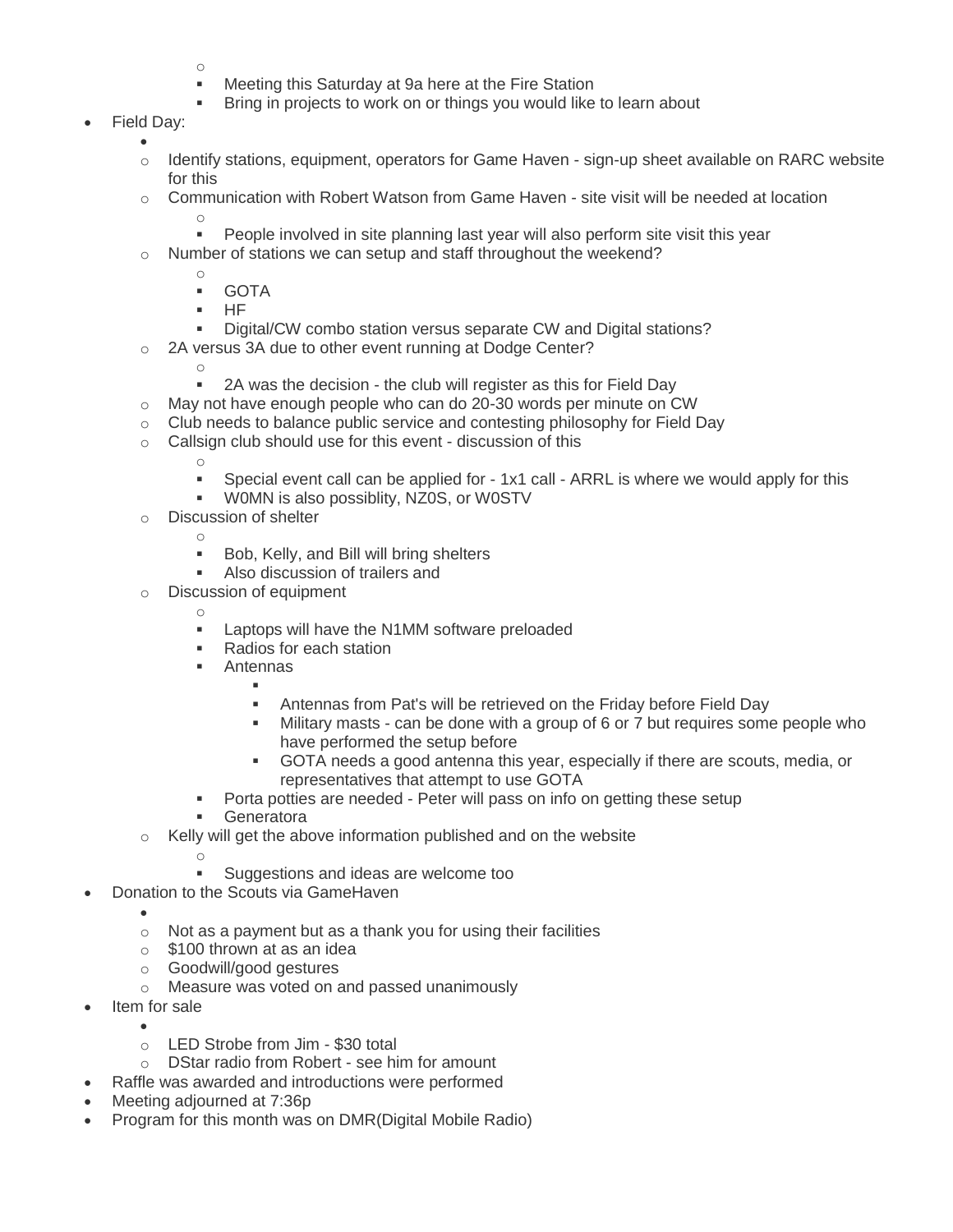### **RARC Meeting Minutes - June 14th, 2016**

- Meeting called to order by President, Dan at 631pm
- Treasurer's Report
	- $\bullet$ o

| Checking                   |             |
|----------------------------|-------------|
| Opening Balance \$7,610.10 |             |
|                            |             |
| Credits                    |             |
| Dues                       | \$100.00    |
| <b>IBM</b>                 | \$4.40      |
| Classes                    | \$133.00    |
| Raffle                     | \$21.00     |
| Amazon                     | \$5.81      |
| Debits                     |             |
| Antennas                   | \$84.00     |
| <b>RPU</b>                 | \$44.45     |
| Food for classes           | \$125.78    |
| <b>Closing Balance</b>     | \$7,620.08  |
| Savings                    |             |
| Opening Balance \$4,692.71 |             |
| Credits                    |             |
| Interest                   | \$0.03      |
| Debits                     |             |
| <b>Closing Balance</b>     | \$4,692.74  |
| Cash on hand               | \$0.00      |
| Total                      | \$12,312.82 |

- Minutes from last month's meeting were read and approved
- Old business:
	- $\bullet$
	- o
- Committees/New business:
	- $\bullet$
	- o Technical Committee Report:
		- o
			- **Talk about this next month**
		- **First Student has been contacted about power options for repeater**
	- o Public Service:
		- o **This Sunday, June 19th is the HyVee Triathlon**
		- Rochesterfest Parade is also coming up on June 24th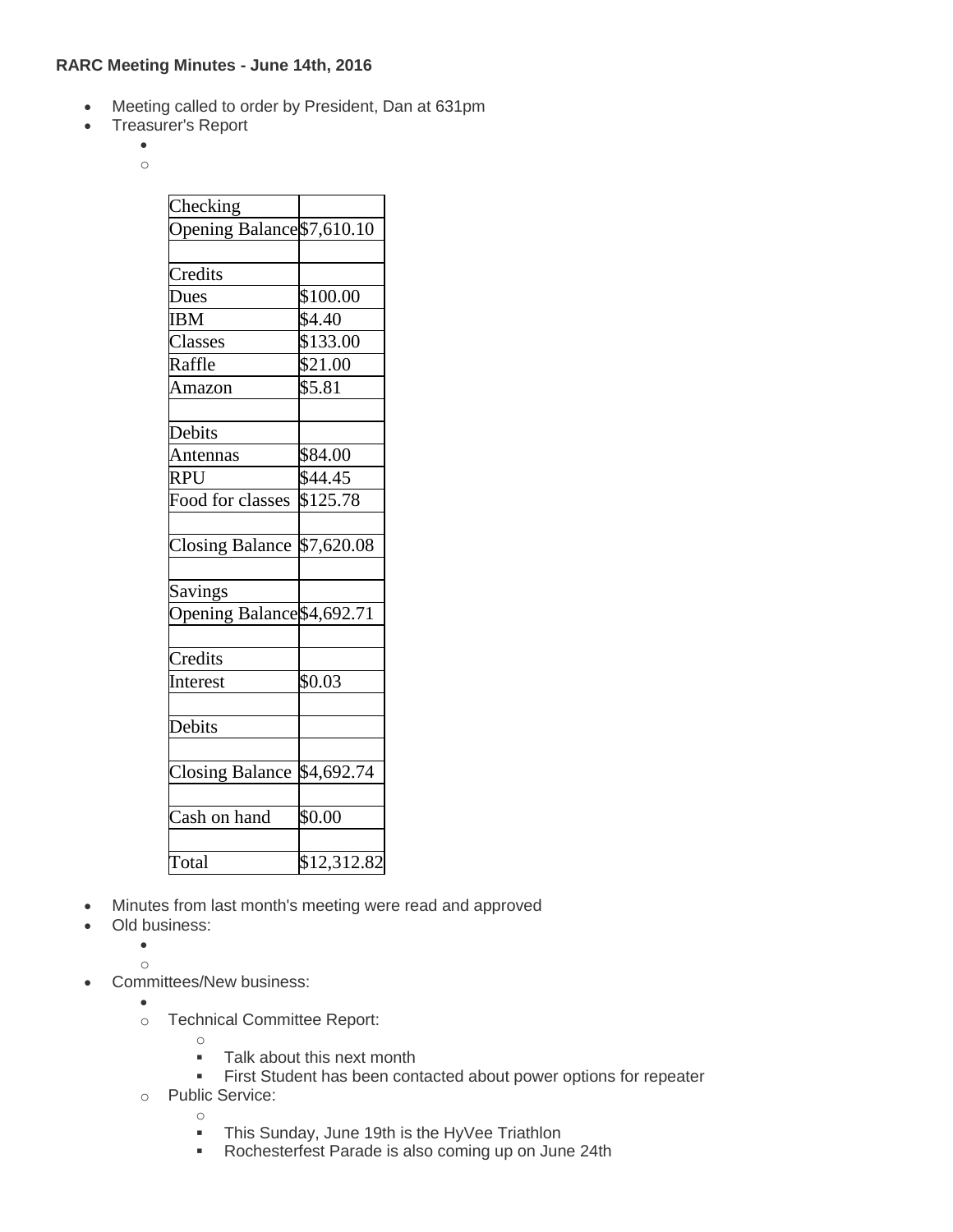- New event Believe in Me Bike Ride on July 9th on web page signups. 100 mile bike ride
- **More events in August and October, please sign up on website for these events**
- **Bounce Day is also end of September, more information needed about this**
- o ARES:
	- **EOC Skywarn maps make sure you are using the updated version**
- o Contesting:

- o
- **June VHF was last weekend**
- **Field Day is upcoming**
- **Central States Conference next month**
- o Education:
	- o
		- Bill not present, so skipped this item
- o Social Gatherings:
	- o
		- Uune 30th is the date this month, still at Wildwood<br>May consider other locations later (after Field Dav
	- May consider other locations later (after Field Day)
- Meeting adjourned at 6:41p to discuss Field Day
- Program for this month was Field Day discussion and preparation

#### **RARC Meeting Minutes - July 12th, 2016**

- Meeting called to order by President, Dan at 6:33p
- Treasurer's Report
	- $\bullet$
	- o

| Checking                   |            |
|----------------------------|------------|
| Opening Balance \$7,620.08 |            |
|                            |            |
| Credits                    |            |
| Raffle                     | \$10.00    |
|                            |            |
| Debits                     |            |
| FD - Portapotty            | \$126.42   |
| <b>RPU</b>                 | \$44.84    |
|                            |            |
| <b>Closing Balance</b>     | \$7,458.82 |
|                            |            |
| Savings                    |            |
| Opening Balance \$4,692.74 |            |
|                            |            |
| Credits                    |            |
| Interest                   | \$0.03     |
|                            |            |
| Debits                     |            |
|                            |            |
| <b>Closing Balance</b>     | \$4,692.77 |
|                            |            |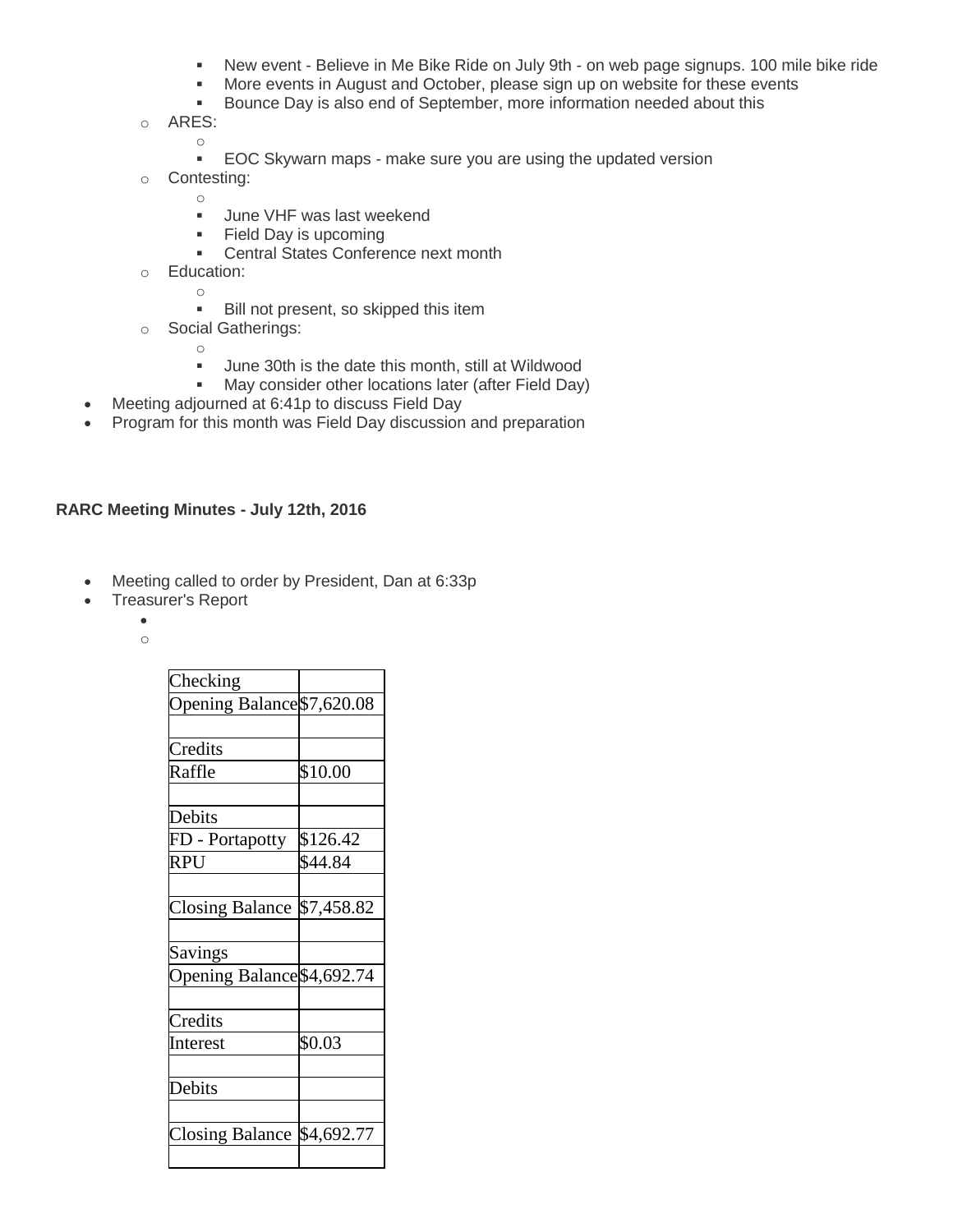| Cash on hand | \$0.00      |
|--------------|-------------|
|              |             |
| Total        | \$12,151.59 |

- Minutes from last month's meeting
	- $\bullet$ 
		- o No issues with minutes
- Committees:
	- $\bullet$ 
		- o Skywarn:
			- o
				- Make sure maps are updated, see website or Rob for updated maps
		- o ARES
			- o • Change in leadership on state level - KOJCR
			- **Expect some new initiatives with state level ARES based on this change**
		- o Education:
			- o
			- **Technician class starting this Saturday 7/16**
		- o Technical Committee Report:
			- o
			- **Tech committee did not meet this month**
			- No update on 82 repeater power sources at this point, still looking to get with First Student to use their power
		- o Public Service:
			- o
				- **Believe in Me Bike Race last Saturday 7/9 120 some bikes**
				- **10K to 100 mile races**
				- **2** repeaters used
				- **•** Overall race went well, some minor issues
		- o Contesting:
			- o
			- Central States VHF Conference July 29th and 30th
			- Lots of good technical information
			- Looking for some shelters/shade structures for this conference contact Steve W0STV if you can provide shelters
			- **RARC** also providing cables and generators
			- Looking for volunteers to manage and inventory the antenna range see Mel KC0P if you are interested and available for this
		- o Social Gatherings:
			- o
			- Last Thursday of every month this month is on July 28th at Wildwood
- Old business:
	- $\bullet$ o Club radio station at KOA:
		- o

- Discussion of getting club station setup at this location
- Potential issues with radio that was to be used at this location discovered at Field Day
- Will discuss with KOA owners goal is to get setup by April 2017
- o Field Day Review for 2016 read by Kelly's wife
	- Photos have been uploaded to website, please assist with labeling anyone that is not recognized.
	- **Additional photos also welcome**
	- Current website can be archived as an example of how to do future Field Days
	- Map can be reused for future events Microsoft Visio file
	- Future engagements between RARC and Boy Scouts are possible due to this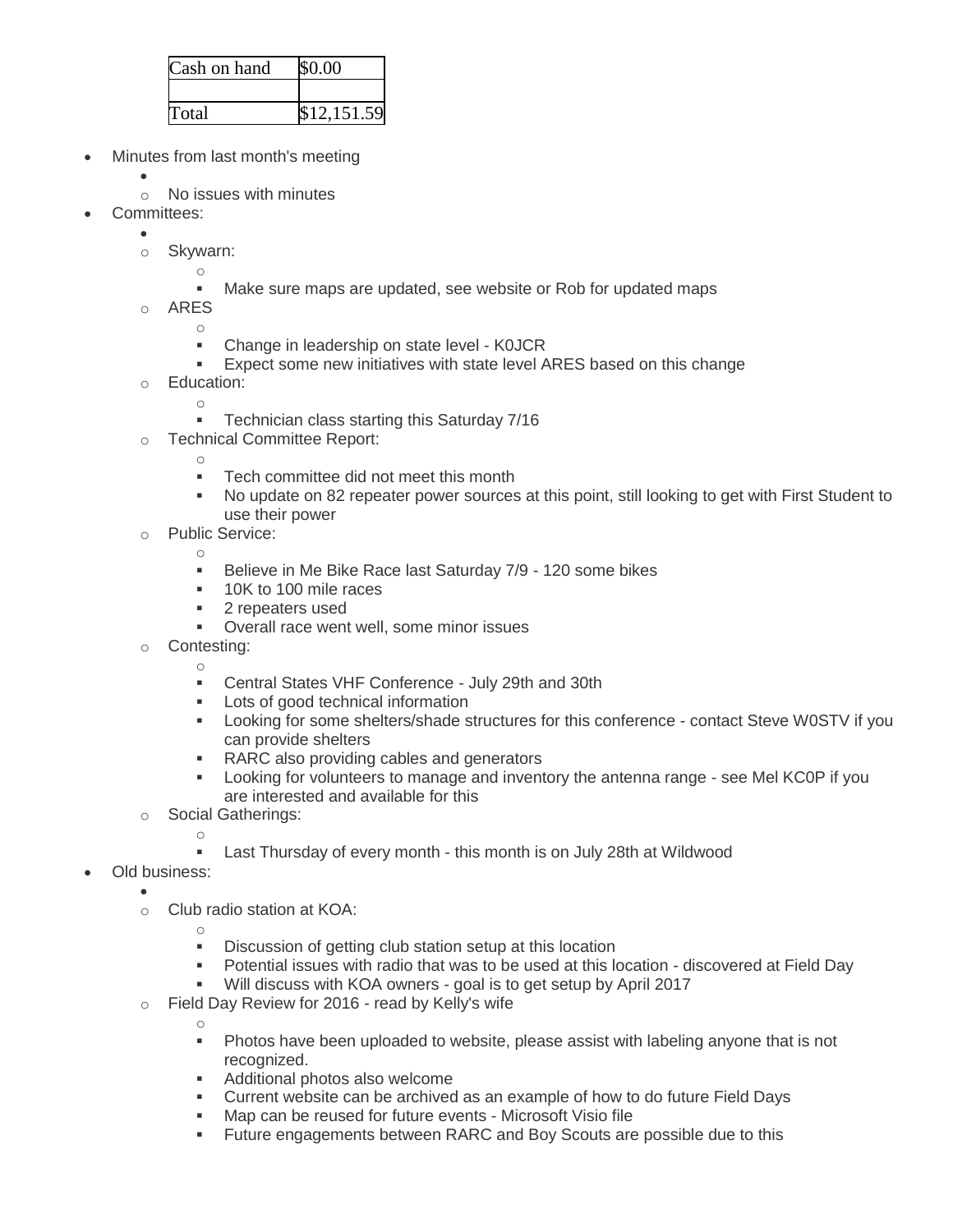- All food was donated by Kelly to the club gratuity to Dooley's of \$100 will be paid by the club
- Proposal to pay \$100 gratuity and cover Kelly's membership for 10 years seconded and passed
- Dave K0VH gave score summary for Field Day 2016
	- ı
	- 1216 is number of contacts total for all stations compare to 3A last year we made about 1800
	- 3398 is probable contact score total
	- 4808 is probable final score with bonus points
	- **Final report will be submitted soon to ARRL**
	- Final results will be back around October/November
- Letter was read that will be sent to Gamehaven as a thank you/wrap-up for Field Day 2016
- Discussion of \$100 donation to Gamehaven by the club approved
- Jamboree on the Air Boy Scout event is in October club working with Boy Scouts to coordinate this
- New business:
	- $\bullet$

- o August RARC picnic next month on August 9th @ 630p
	- KOA is the location this year 5232 65th Ave SE, Rochester, MN 55904
	- Sourcing of grills and other supplies for next month's picnic
	- Everyone should bring a side dish club will provide burgers, hot dogs, buns, and fixings for aforementioned meat
	- **Foxhunt will be performed again as in previous years**
	- Antenna analysis will be available
	- **Bring camping chairs and beverages**
	- **\$100 Field Day budget for food in general no objections for this**
	- Consideration for KOA hosts too club officers will handle this
- o Look at classifieds on RARC website many items available for purchase
	- o Contact Robert if you are interested in listing something
	- QRZ.com please update your QRZ email address/contact information
		- o

o

- **RARC** website links to this for contact information
- QRZ is free and easiest way to contact hams
- Yahoo email reflector is also a good way to get a hold of hams
- o Special Service Club
	- RARC is now setup as a Special Service club banner and plaque are given to the club
	- **Good for next two years**
	- Current president for RARC needs to make sure list of officers and contact information is current on ARRL website - should be done yearly
- $\circ$  Logs for the June VHF contest due tonight at 10p get them done ASAP
- o AES is closing end of July
	- o
		- **HRO** buying them out, very good deals available because of this
		- Dan and Steve W0STV are both up at AES frequently if you would like them to pick you up something while they are up there
- Get well and thank you cards were presented to Kelly
- Introductions were performed, raffle was drawn, and meeting was adjourned at 7:41p
- Program for this month was about Field Day wrap-up and soldering

# **RARC Meeting Minutes - September 13th, 2016**

Meeting called to order by President, Dan at 6:33pm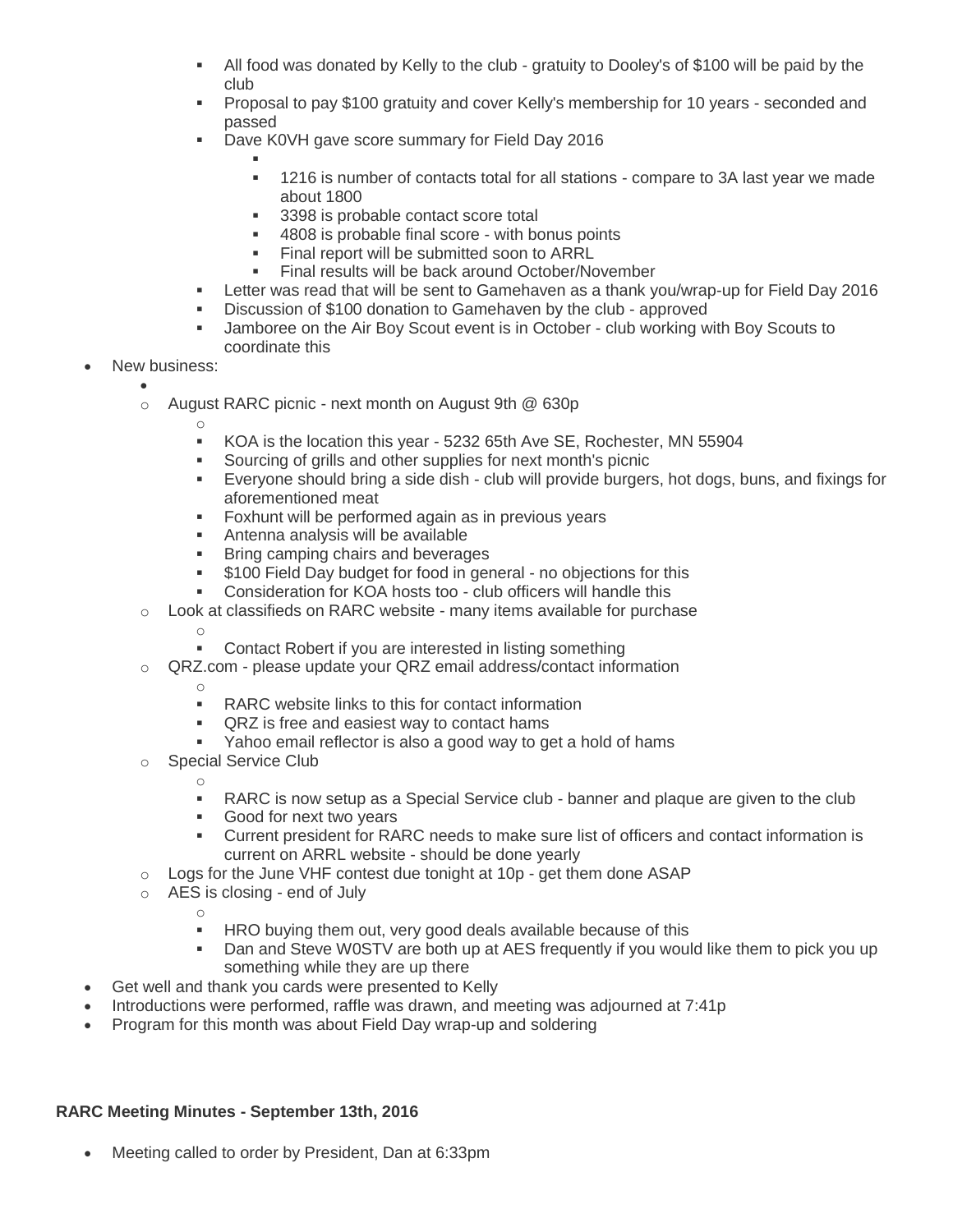- Treasurer's Report
	- $\bullet$ o

| Checking                                  |             |
|-------------------------------------------|-------------|
| <b>Opening Balance</b>                    | \$7,458.82  |
|                                           |             |
| Credits                                   |             |
| Raffle                                    | \$20.00     |
| <b>IBM</b>                                | \$13.20     |
| <b>United Way</b>                         | \$86.08     |
| Amazon                                    | \$16.06     |
| Med City Marathons                        | \$400.00    |
| Dues                                      | \$50.30     |
|                                           |             |
| Debits                                    |             |
| <b>RPU</b>                                | \$46.76     |
| <b>RPU</b>                                | \$45.33     |
| Card                                      | \$3.21      |
| Picnic Food                               | \$131.98    |
| <b>Donation to Gamehaven</b>              | \$100.00    |
| Donation to Dooleys via FD Chair \$100.00 |             |
|                                           |             |
| <b>Closing Balance</b>                    | \$7,617.18  |
|                                           |             |
| Savings                                   |             |
| <b>Opening Balance</b>                    | \$4,692.77  |
|                                           |             |
| Credits                                   |             |
| Interest                                  | \$0.06      |
|                                           |             |
| Debits                                    |             |
|                                           |             |
| <b>Closing Balance</b>                    | \$4,692.83  |
|                                           |             |
| Cash on hand                              | \$0.00      |
|                                           |             |
| Total                                     | \$12,310.01 |

- Minutes from last month's meeting
	- $\bullet$
- o No • Committees
	- $\bullet$
	- o Education:
		- o
		- Class October 1st through Community Education
		- **Testing session is a few weeks after class**
	- o ARES:
		-
		- o Not a lot ARES activity at the moment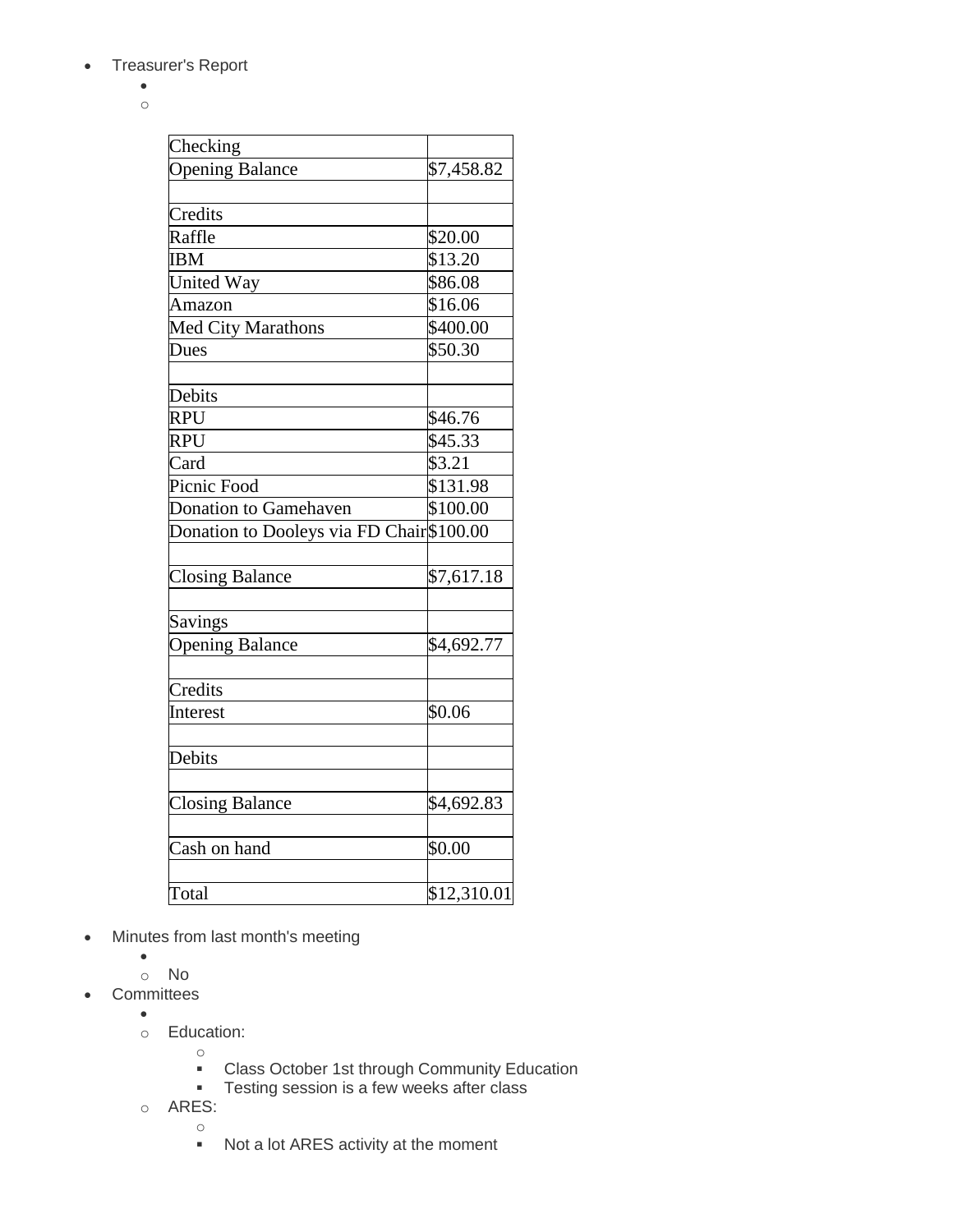- A few nets; make sure to get the new preamble for the nets as there have been some changes
- **National Weather Service has an open house this Thursday from 2-7p check websites or** Facebook for frequencies
- Contact your legislatures to support the Amateur Radio Parity act addresses overly restrictive antenna regulations in HOA or communities. This was shared on RARC Facebook page too
- **Looking for new ARES members sign-up sheet on web**
- o Contesting:

- Upcoming contests just missed September VHF contest
- This weekend 10Ghz and up contest
- Monday September 19th is 2M sprint 7-11p. Sponsored by ARRL
- Multiple HF contests this time of year as well
- o Technical Committee Report:
	- o
		- Nothing from this committee today, see 82 discussion below
- o Public service o
	- See below for discussion
- Old business:
	- $\bullet$
	- o Thank you cards to RARC for Field Day and donations
	- o Discussion of RARC Field Day 2017 chairperson
		- o

o

- **Please volunteer at the next meeting if you are interested**
- $\circ$  Christmas Party 2016 already planned and reservations back in January 2016 at Victoria's
- New business:
	- $\bullet$
	- o 146.82 Repeater discussion
		- Discussion of final decision on what we are going to do with this repeater
		- No free or discount power options exhausted all available options there
		- Contract needs to be figured out too cost per month to rent the tower?
		- Meter charge is a large component of power cost \$35 a month for meter versus less than \$10 of electricity
		- **Discussion of raising dues in conjunction to cover additional costs** 
			- ı
			- \$25 individual dues, \$35 family dues, \$5 student dues
			- Amount has not changed in 10+ years
			- **19 people that fall under family plan**
			- Move family dues from \$35 to \$40, add \$5 per member after 4?
			- 66 individual members currently
			- Motion proposed and passed to raise the dues from \$25 to \$30 for individual, \$35 to \$40 family, and drop the student dues completely for the 2017 year.
	- o Public service
		- o
			- **September 25th Med City Fall Half Marathon, 10K, 5K run**
			-

F

- Duplicate course 5K run is Saturday the 24th starting at Scheel's at the mall
- **Bounce Day same day as Med City Fall Half Marathon** 
	- ı Drill put on by Mayo Hospital
	- Mock disaster event training for old and new medical students
	- Mayo would like a minimum of 8 RARC members but would prefer 24 RARC members
	- **Three different networks for communications complicated event**
	- Event goes from 7:15AM 5PM on the 25th
- **Tour De Cure October 1st**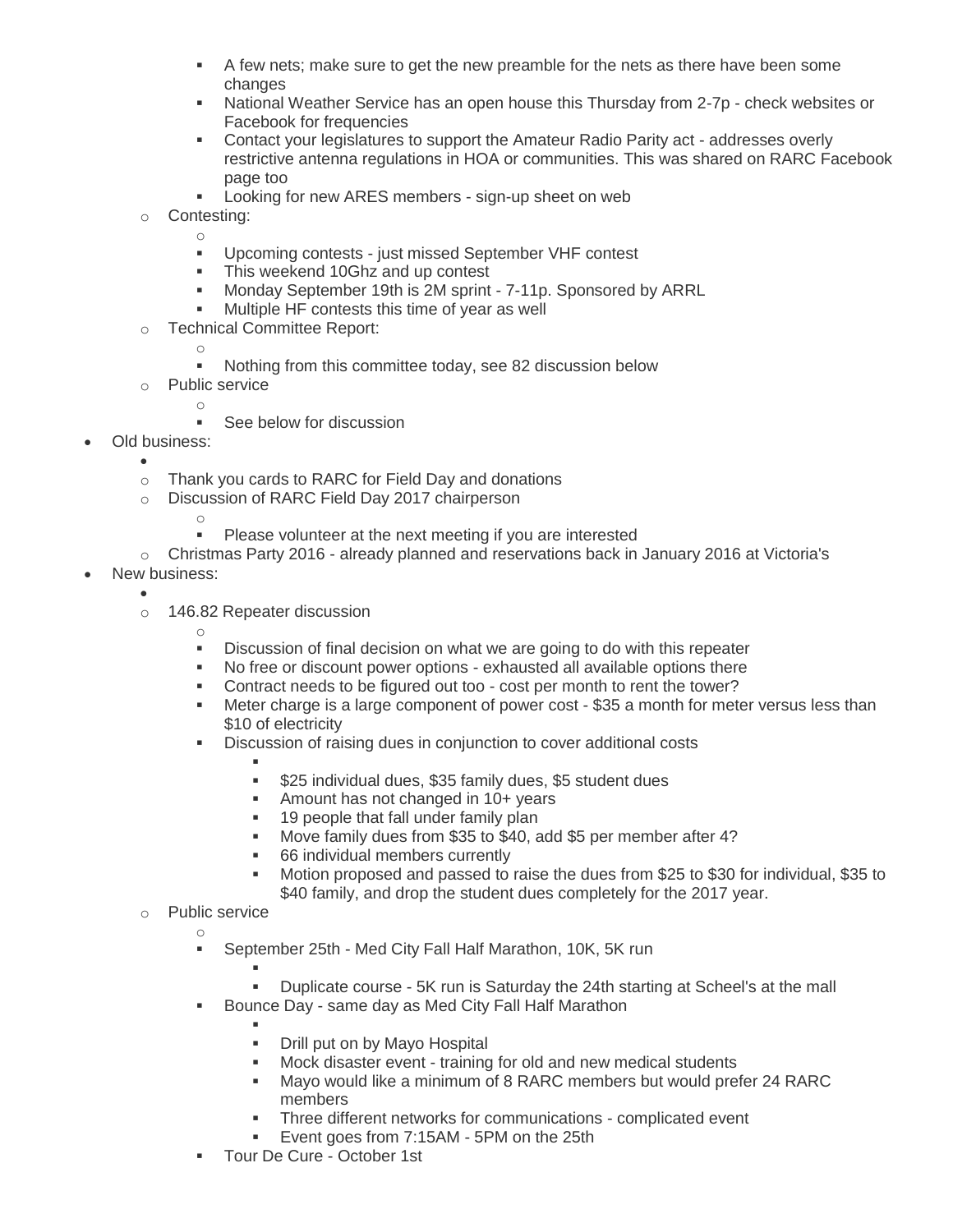- ı
	- 7 people signed up currently, could use more
- Goes from 7a to 2p minimum long event
- o Discussion of business meeting time and discussion of topics
- o Some equipment for sale in Zumbrota hamradio4sale.com look if you are interested
- Introductions were performed, raffle was drawn, and meeting was adjourned at 7:36pm
- Program for this month was about grounding/lightning by John NZ0S

### **RARC Meeting Minutes - October 11th, 2016**

- Meeting called to order by President, Dan at 6:30pm
- Introductions were performed first
- Discussed point of order clarification from last month's minutes related to raising dues
	- o Propose changes to bylaws to make the process of raising dues more clear officers will examine this
- Treasurer's Report

 $\bullet$ o

 $\bullet$ 

| Checking                     |            |
|------------------------------|------------|
| <b>Opening Balance</b>       | \$7,617.18 |
|                              |            |
| Credits                      |            |
| Raffle                       | \$14.00    |
| IBM                          | \$4.40     |
| Class                        | \$60.00    |
| Donation                     | \$97.50    |
| Dues                         | \$120.00   |
|                              |            |
| Debits                       |            |
| <b>RPU</b>                   | \$46.81    |
| Property Insurance \$286.00  |            |
| Liability Insurance \$320.00 |            |
|                              |            |
| <b>Closing Balance</b>       | \$7,260.27 |
|                              |            |
| <b>Savings</b>               |            |
| <b>Opening Balance</b>       | \$4,692.83 |
|                              |            |
| Credits                      |            |
| Interest                     | \$0.04     |
|                              |            |
| Debits                       |            |
|                              |            |
| <b>Closing Balance</b>       | \$4,692.87 |
|                              |            |
| Cash on hand                 | \$0.00     |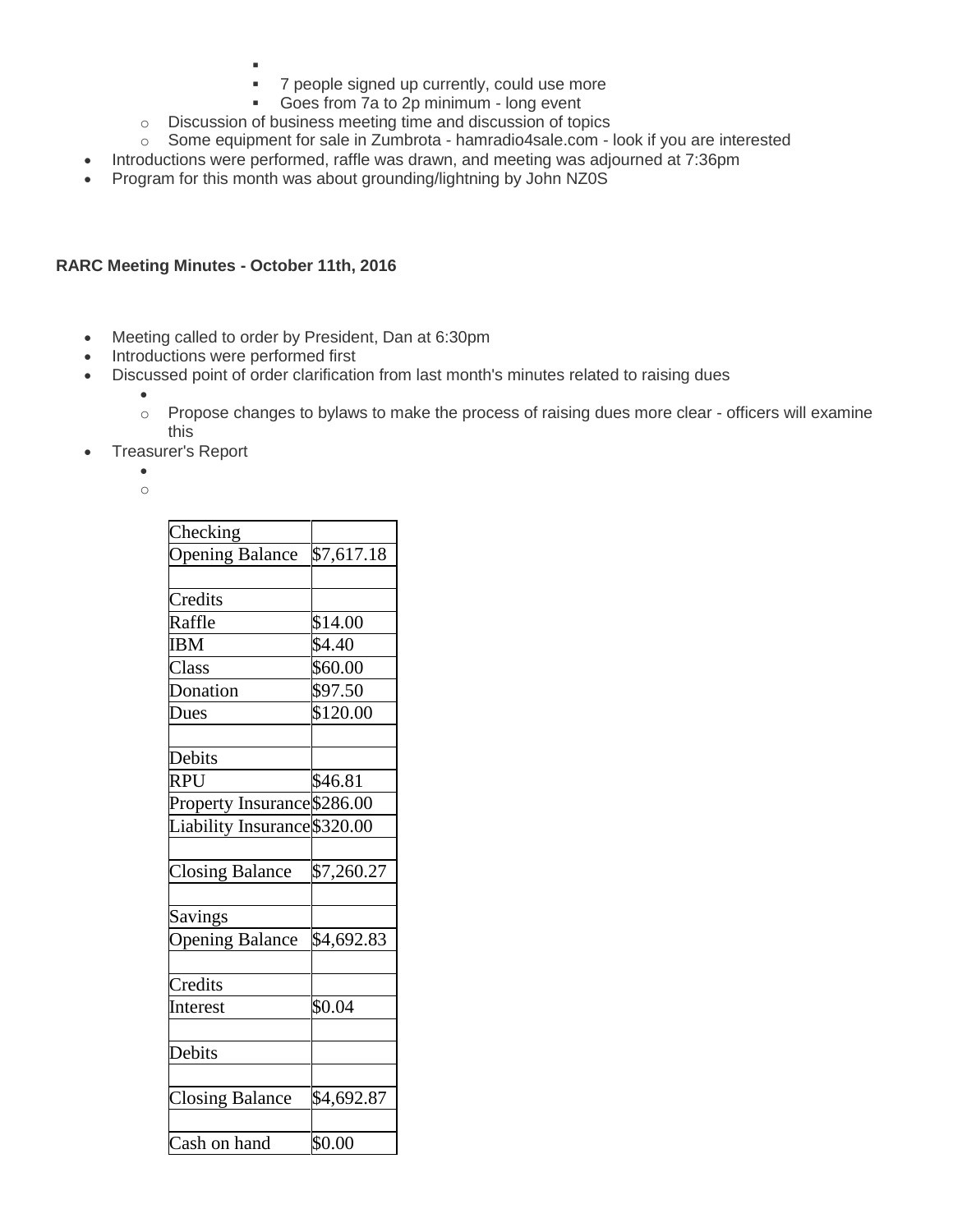| Total | \$11,953.14 |
|-------|-------------|

- Minutes from last month's meeting
	- $\bullet$
	- o Approved with no changes
- **Committees** 
	- $\bullet$
	- o Technical Committee Report:
		- o
		- **Tech committee did not meet this month**
		- Still examining alternatives for RPU on repeater solar power may be an option<br>• New lease agreement is under examination right now
		- New lease agreement is under examination right now
		- Moving repeater still being investigated Dodge County EOC has expressed interest in having repeater on loan and operational in their area
			- ı
			- Minnesota Repeater Council needs to be involved in coordination/planning if repeater move to Dodge Center is possible
		- 625 repeater in need of maintenance John NZ0S will update
		- Some software updates needed for digital repeaters as well a few RARC members will perform these
	- o Education: o
		- Two weeks into technician class
		- **General class sometime early in the year**
		- Next Technician class in April will be through Community Education again
		- Testing sessions in November and February at Red Cross Building
	- o Public Service: o
		- No more events this year
		- **Next event is Frozen Goose in February 2017**
	- o Contesting:
		- o Deadline for September VHF contest logs is tonight
		- **Fall Microwave Sprint is coming up soon, otherwise no large VHF contests**
		- This weekend (October 15th and 16th) is Boy Scout Jamboree on the Air
		- CQ DX Sideband big contest 29th and 30th of October
		- November Sweepstakes contest
		- **Minnesota QSO Party usually first weekend in February**
	- o ARES:
		- o
			- Done for the year as well
			- Next year we were requested to have more involvement with Rochester city events
	- o Social Gatherings:

ı

o

Christmas Party is at Victoria's - next month we will do menu selections

Christmas Party is on December 13th at 630pm

- Old business:
- New business:
	- $\bullet$  $\circ$  This is the month for proposing new people for the RARC officers, if you are interested please contact John NZ0S
		- o Officers will be voted on at the December meeting/Christmas Party
	- o Pay your dues! Cash, check, charge.
		- o
			- \$30 individual, \$40 family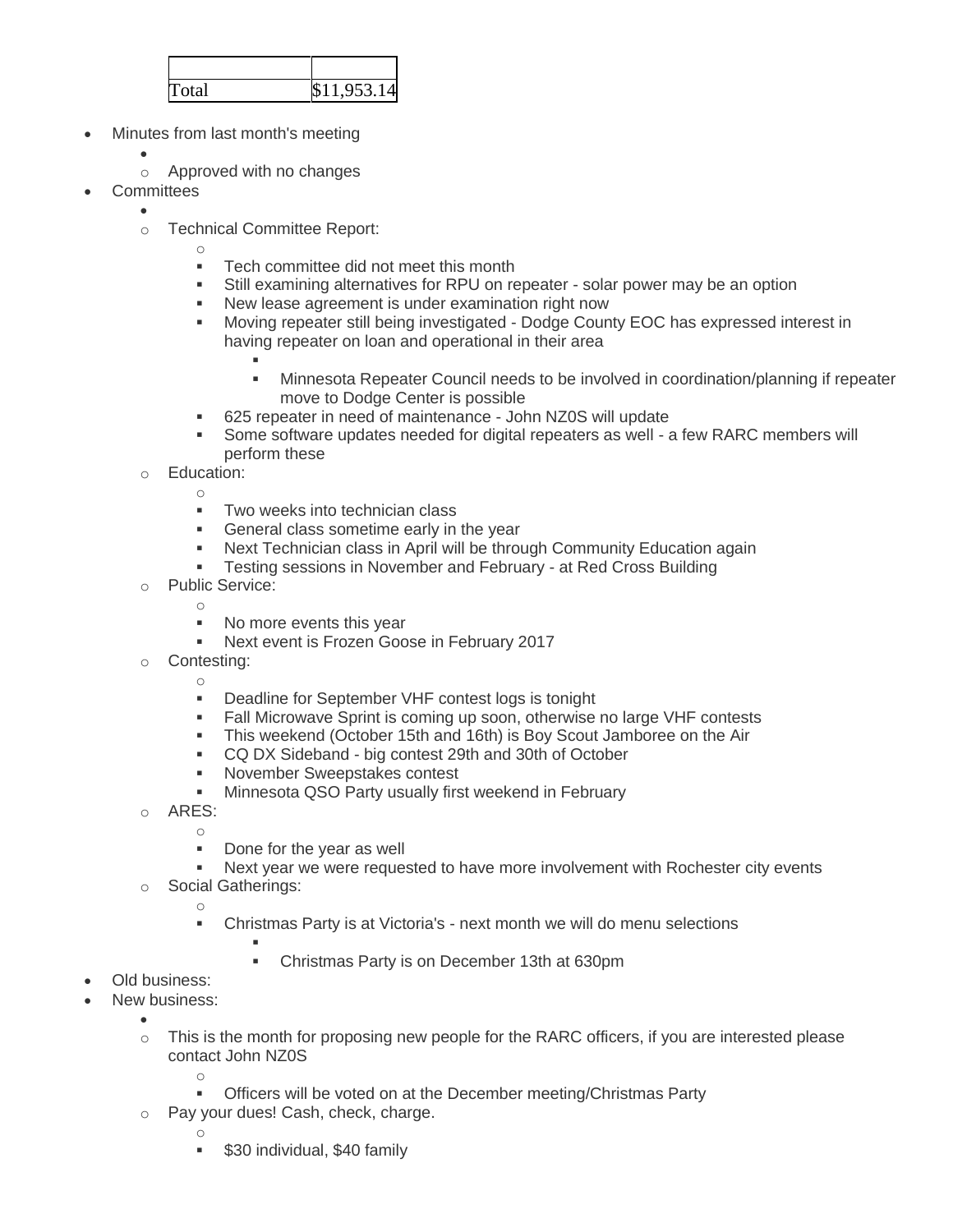- o 2017 Field Day coordinator is still available position, please contact Dan or Kelly if you are interested
- Meeting adjourned
- Program for this month was about 3D printers at the Rochester Public Library.

### **RARC Meeting Minutes - November 8th, 2016**

- Meeting called to order by President, Dan at 6:34pm
- Treasurer's Report
	- $\bullet$ o Attached - get from Robert
	- $\circ$  Please pay your dues many different methods. \$30 for individual, \$40 for family
	- Minutes from last month's meeting
		- $\bullet$ o Minutes were reviewed and approved
- **Committees** 
	- $\bullet$
	- o Technical Committee Report:
		- o
		- 82 lease is in progress, not yet signed
		- **Upgrades to 82 are also being looked at** 
			- ı New coax and antenna
			- Tower climber also being investigated
			- \$45 monthly power charge alternatives also being investigated roughly \$1000 for solar power which would pay for itself in around 2 years
			- 625 repeater and Digipeater also need some maintenance work that will be performed this fall
	- o Public Service:

- **Done until Frozen Goose in February**
- Dates being finalized for next year's events
- Bounce Day for next year is also already being planned but no date is set already
	- F
		- RARC is considered an integral part of their operations
	- Med ARES is also a consideration to run this as well
- o ARES:
	- o **No severe weather currently**
	- Skywarn event Spotter Appreciation Day coming up on December 3rd at National Weather Service in La Crosse
	- Mini-Field Day style event, trying to make contact between different NWS groups
	- **Tours of NWS also offered at these locations**
	- Carpooling groups are also available contact Steve W0STV if you are interested
- o Contesting:
- o Education: o
	- **Some classes through Community Education are in the process of being planned**
	- **Classes are also listed on website**
	- **Testing session last week 4 people tested and passed**
	- Rochester library has many different ARRL books that are good resources for license upgrades and other information
- o Builder's Group
	- o
		- This Saturday starting around 830a
- o Social Gatherings:
	- o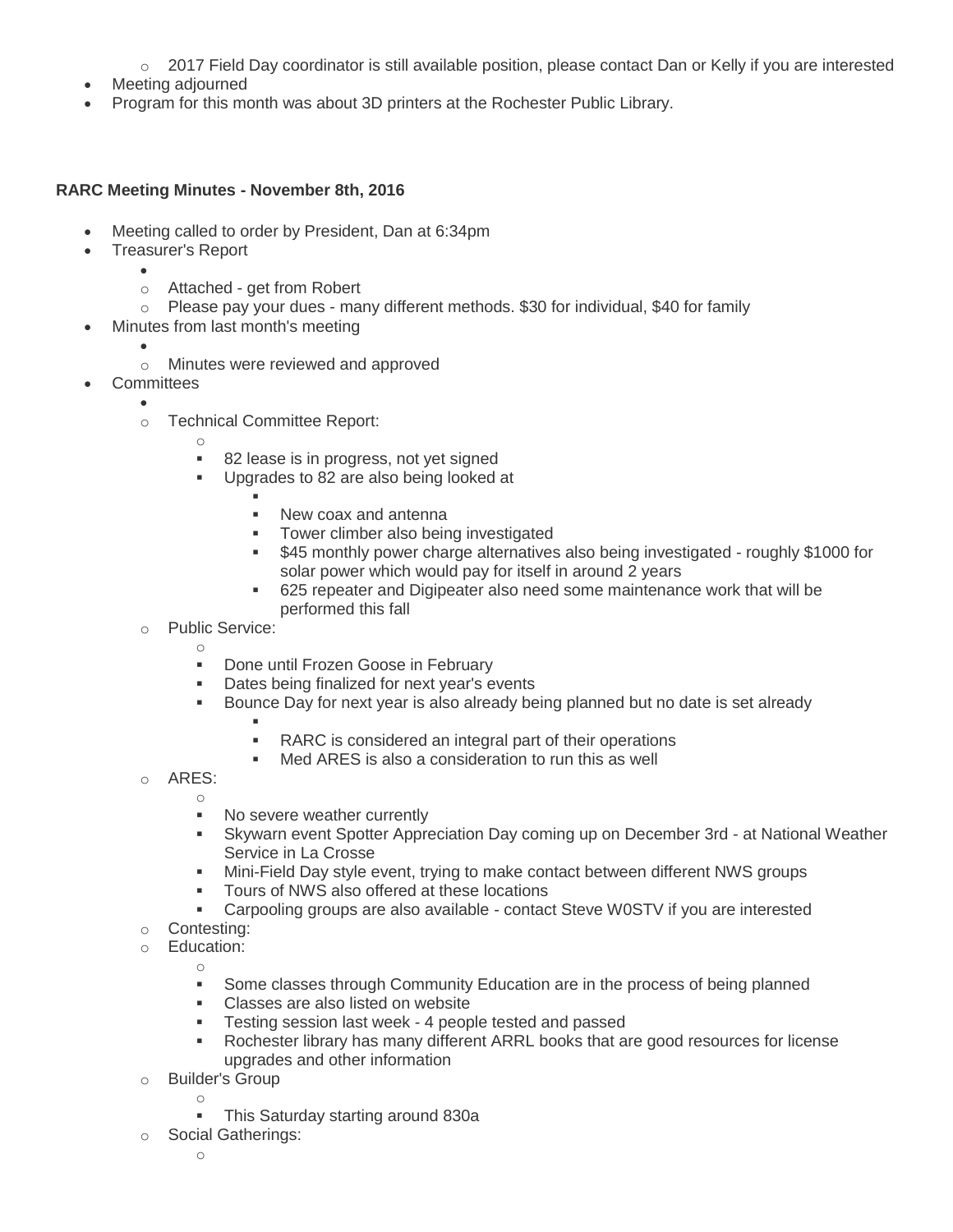- On the 3rd Thursday the month of November due to Thanksgiving November 17th
- Will be on the 5th Thursday in December December 29th
- Old business:
	- $\bullet$
	- o Field Day 2016 Coordinator
		- o
			- Still looking to fill this position, please contact any of the officers if you are interested
			- The club is planning to work with the Boy Scouts to make sure that they are well-integrated into the Field Day plans
- New business:
	- $\bullet$
	- o Nominations for executive board for 2016
		-

- **President Drew KC0CJP**
- Vice President Kelly KE0EMJ
- **Treasurer Robert KORDA**
- Secretary Still available, please let John N0HZN know if you are interested
- o Holiday Party 2016
	- Vote for menu items, also RSVP in same location but only RSVP if you are going to be at the party!
	- Menus and voting are on website and the link was also in the newsletter
- o Discussion of Winter Field Day
	- o

o

- Would be good opportunity to practice club skills as well as use club equipment that sits idle except for Field Day
- **Last weekend of January 2017 28th and 29th**
- Meeting adjourned at 7:04PM
- Program for this month was about AUXCOM led by Robert K0RDA

# **RARC Meeting Minutes - December 13th, 2016**

- Meeting called to order by Vice President, John at 630pm
	- Only item for today was voting for the 2017 officers:
		- $\bullet$ o President: Andrew Naatz, KCØCJP
		- o Vice President: Kelly Boles, KEØEMJ
		- o Treasurer: Robert Andrews, KØRDA
		- o Secretary: John Dalin, KAØMYG
- The officers were unanimously approved by the club and the secretary logged a proxy vote for the entire club for these officers.

# **RARC Meeting Minutes - January 10th, 2017**

- Meeting called to order by President Drew at 6:29 pm
- No Treasurer's Report
- Minutes from last month's meeting
	- o Approved from last month, very brief due to holiday party.
- **Committees** 
	- o Technical Committee Report:
		- Need to upgrade the gateway software for the D-Star repeater.
		- A lawyer has been contacted for the .82 repeater paperwork, no response yet.
	- o Public Service: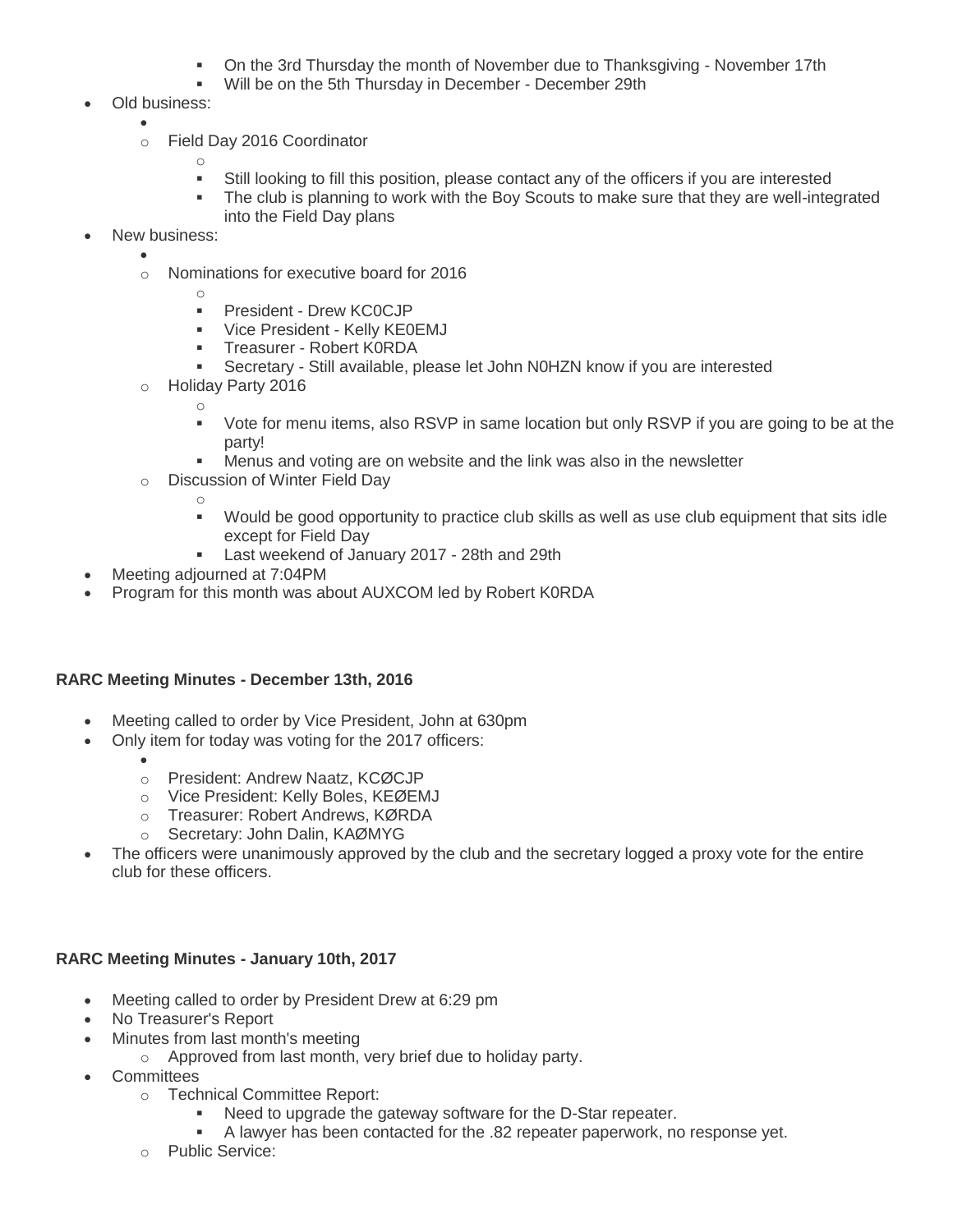- First event of 2017 will be the Frozen Goose to be held the afternoon of February  $4<sup>th</sup>$ . There will be a 5k and 10k walk and the event should last about 3 hours. Sign up is on the web page.
- o ARES:
	- Rob should have the new net control schedule finalized by February.
	- **VOAD still very active in flood areas.**
- o Contesting:
	- Not much DX lately, 20M was up and down on 1/7, Sunday was much better.
	- **RTTY** contest last weekend of January, digital is coming up.
	- MN QSO party (8am-6pm) possibly same weekend as Frozen Goose?
- o Field Days:
	- **There will be a winter field day held on January 28th.**
	- KE0EMJ and W0STV will co-chair the summer field day.
- o Education:
	- **Class is listed in community ed.**
	- **VE session in February.**
- o Social Gatherings:
	- The RARC social is held on the last Thursday of the month beginning between 5-5:30pm and is held at Wildwood. Steve will not make the January social.
- Old business:
	- o None
- New business:
	- $\circ$  There will be a winter field day held on January 28<sup>th</sup>. The event will be held in the ARES trailer which will be parked next to Rochester's Fire Station #2. The EOC radio room will be available to warm up. Talk-in will be on 147.255 repeater. Setup at 10am, begin operating at 1pm.
	- $\circ$  VE W0STV doing great job; is looking for mentors.
	- $\circ$  There was a general consensus that the Field Day leader should be chosen by February. KE0EMJ volunteered again provided there were co-chairs. W0STV volunteered to be co-chair. AA0CN and KE0FMX also volunteered.
	- $\circ$  January VHF contest to take place January 21st and 22<sup>nd</sup>.
- Meeting adjourned at 6:56pm
- Program for this month was antenna tuning and a "Silent Key" auction conducted by K0SIR of gear formerly belonging to W0TAX.

#### **RARC Meeting Minutes - February 14th, 2017**

- Meeting called to order by President Drew at 6:30 pm
- Feb (11-2016 until 2-2017) Treasurers Report
- $\bullet$

| Checking                 |            |
|--------------------------|------------|
| <b>Opening Balance</b>   | \$7,263.76 |
|                          |            |
| Credits                  |            |
| Raffle                   | \$12,00    |
| IBM                      | \$17.60    |
| Amazon                   | \$21.91    |
| Dues                     | \$1124.62  |
|                          |            |
| Debits                   |            |
| RPU                      | \$135.68   |
| PO Box 1 Renewal \$86.00 |            |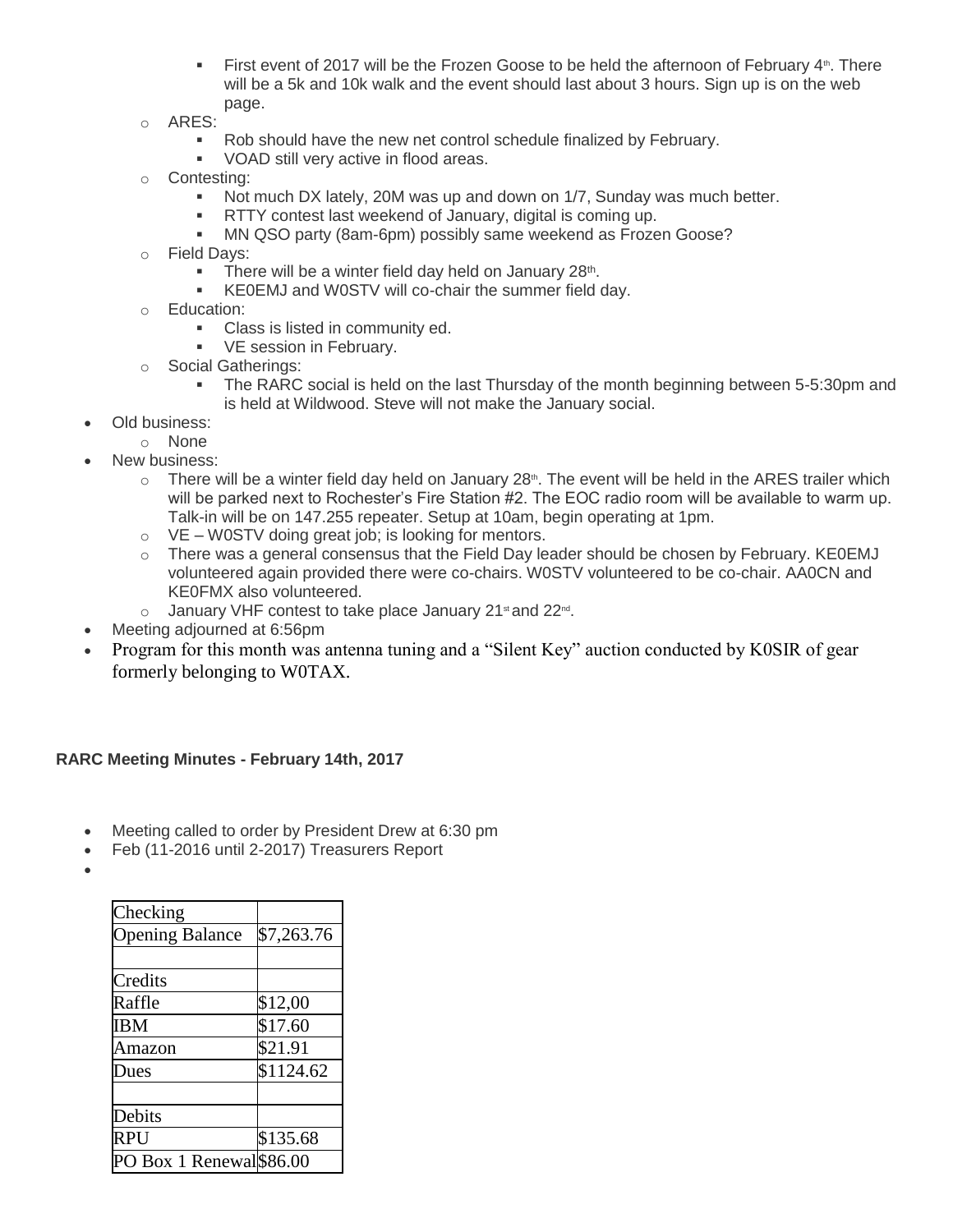| <b>Closing Balance</b> | \$8,218.21  |
|------------------------|-------------|
|                        |             |
| Savings                |             |
| <b>Opening Balance</b> | \$4,692.90  |
|                        |             |
| Credits                |             |
| United Way             | 126.70      |
| Interest               | \$0.10      |
| Debits                 |             |
|                        |             |
| Closing Balance        | \$4,819.70  |
| Cash on hand           | \$0.00      |
| Total                  | \$13,037.91 |

- Minutes from last month's meeting
	- o Approved without changes.
- **Committees** 
	- o No Technical Committee Report.
	- o Public Service:
		- **Report on Frozen Goose event. SOS coming up in May.**
	- o ARES:
		- Check out MnARES info at MnAres.org.
	- o Skywarn Training:
		- Rochester April 24<sup>th</sup> at the Rochester Event Center.
		- $\blacksquare$  Mantorville March 22<sup>nd</sup> at the Mantorville Fire Department.
	- o VE:
		- **5** people tested. 2 upgrades.
	- o Contesting:
		- Mel active for the January VHF contest. Saturday was very foggy. Many contacts were made after the Sunday night net.
	- o Field Day:
		- There will be several programs after the club meetings to groom operators for the upcoming summer field day.
		- **Pat is very busy this summer. The Gamehaven site was approved by a unanimous vote.**
		- **The call K0Z has been obtained for the event.**
	- o Education:
		- **-** Community Ed coming up.
	- o Social Gatherings:
		- **February social is Thursday the 24th.**
- Old business:
	- o None
- New business:
	- o Winter Field day.
		- **There were 13 participants. Thanks from W0STV.**
		- **There was interference on some antennas, the generator was one suspect. Kelly has some** AC mains snubbers we could try. Also, the grounding situation could have been improved.
	- o N0MGY made contact with K0MD on 20M.
	- o John looking to finish work on .82 repeater. Looking at using a drone.
	- $\circ$  Club dues need to be submitted by the end of March to keep name on list.
	- o The club paid tribute to silent key Dave Seavy KC0UCN.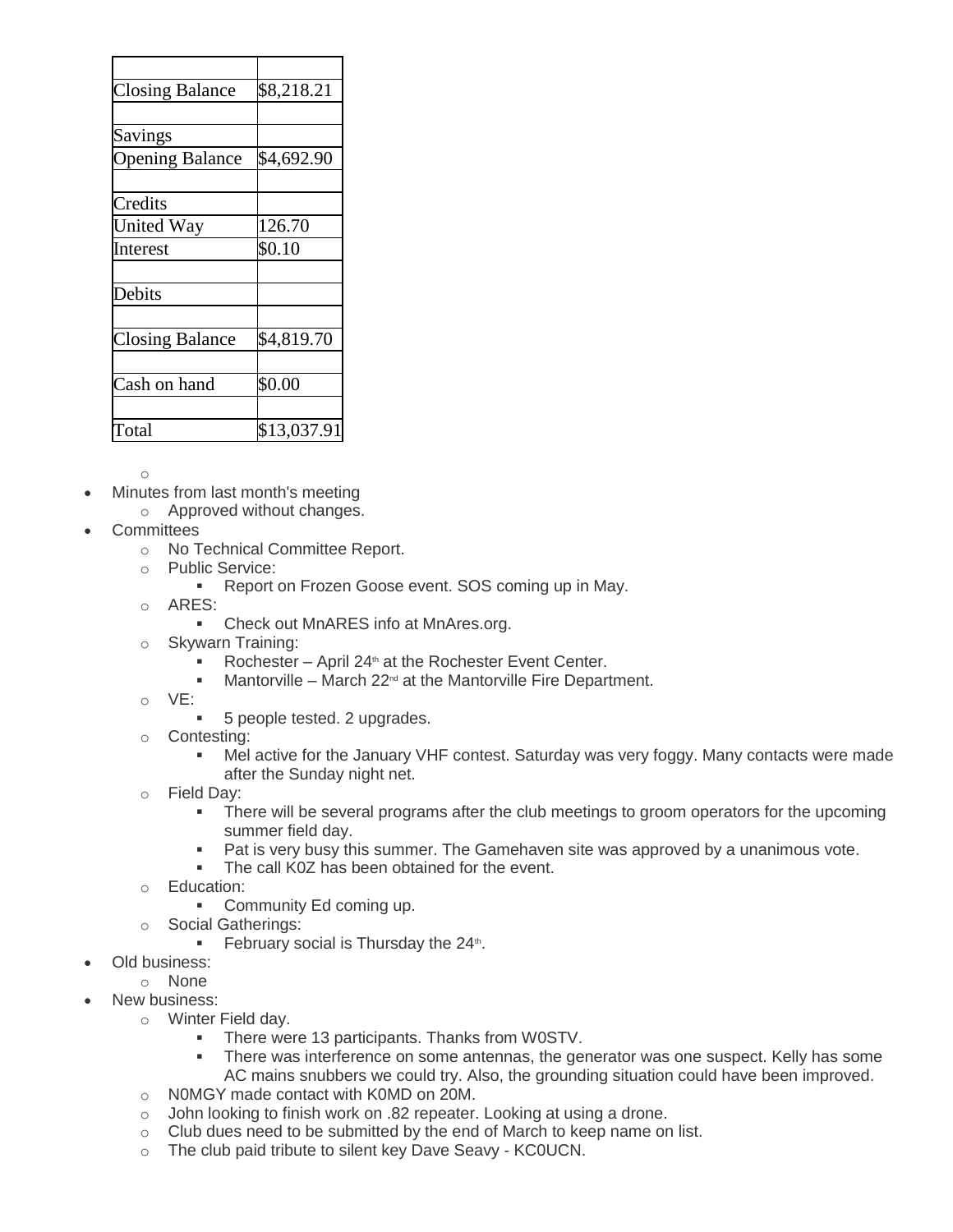- Meeting adjourned at 6:55pm.
- Program for this month was "What is field day?".

#### **RARC Meeting Minutes - March 14th, 2017**

- Meeting called to order by President Drew at 6:29 pm
- April (Feb-2017 thru Apr-2017) Treasurers Report

| Checking:                           |
|-------------------------------------|
| Opening Balance: \$8218.21          |
| <b>Credits</b>                      |
| Raffle: \$17.00                     |
| Dues: \$440.00                      |
| IBM: \$6.60                         |
| United Way: \$99.99                 |
| <b>Debits</b>                       |
| RPU: \$95.25                        |
| Funeral card and donation: \$102.16 |
| Closing Balance: \$8,584.39         |
|                                     |
| Savings:                            |
| Opening Balance: \$4,819.70         |
| <b>Credits</b>                      |
| Interest: \$0.07                    |
| Closing Balance: \$4,819.77         |
|                                     |
| Total: \$13,404.16                  |

- Minutes from last month's meeting
	- o Approved without changes.
- **Committees** 
	- o Technical Committee:
		- No Meeting.
	- o Public Service:
		- Roadside cleanup 4/22 @ 10am. Planning post event meeting at Whistle Binkies South.
		- **One back to back event weekend June 17<sup>th</sup> and 18<sup>th</sup> (Believe in me bike ride and Triathalon).**
	- o ARES:
		- Public service events are a good way to check equipment and improve skills.
	- o Skywarn:
		- **Training** 
			- Rochester April 24<sup>th</sup> at the Rochester Event Center.
			- $\blacksquare$  Mazeppa March 16<sup>th</sup>
			- Mantorville March  $22^{\text{nd}}$  at the Mantorville Fire Department (Usually SRO).
			- **NWS Webinar March 15th. Should be listed on LaCrosse NWS website.**
		- Debrief net is now on Sunday following the RARC ARES net as Monday wasn't working well.
		- If checking in from the city of Rochester, give the quadrant of the city you are in. Be sure to have the latest revision of the Olmsted County map with you (1-32 & A-Y).
	- o Contesting:
		- Month was quiet. Washington DX. Worked all Prefixes. Longer days will provide longer openings to Asia, etc. Digital modes.
	- o Field Day:
		- There will be several programs after the club meetings to groom operators for the upcoming summer field day.
		- Pat (W0BM) will be presenting the April program on "device assisted" CW communications.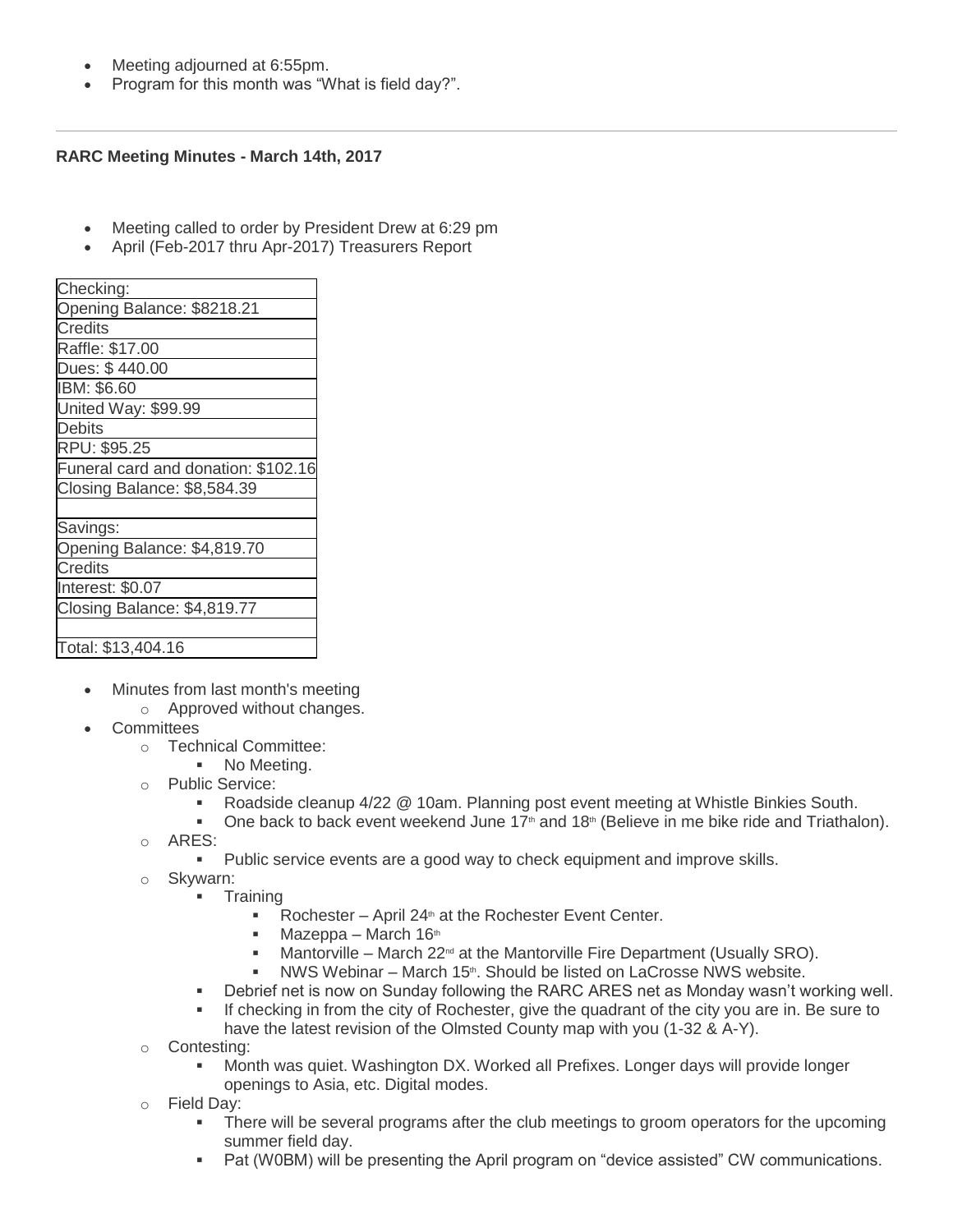- o Education:
	- Technician class starts April 15th. Three Saturdays (10am 5pm). Must register through community ed.
- o Social Gatherings:
	- $\blacksquare$  March social is Thursday the 30<sup>th</sup>.
- Old business:
	- o DOT cleanup will be run as an ARES net with a net control. Bring your Handy-Talkies.
	- $\circ$  Midwinter Madness hamfest on March 25<sup>th</sup> in Buffalo, MN. Bill (K0RGR) was asked to make a special presentation to John Scott (N0HZN) who was recently awarded the K0YVZ Public Service Award by the Maple Grove Radio Club after being nominated by Bill.
- New business:
	- o Steve (W0STV) went through the Red Cross HAM station and made sure everything was operational.
	- $\circ$  Newly qualified VE's should notify Steve (W0STV) so the roster can be updated.
	- o Mentorship of new people was encouraged.
- Meeting adjourned at 6:46pm.
- Intro's and raffle followed.
- Program for this month was "Digital Modes and N1MM logging"
- $\bullet$

# **RARC Meeting Minutes - April 11th, 2017**

- Meeting called to order by President Drew at 6:31pm
	- Treasurer's Report
		- o Checking:

Opening Balance: \$8,584.39

**Credits** 

Raffle: \$13.00

Dues: \$ 155.00

IBM: \$2.20

**Debits** 

RPU: \$48.51

Closing Balance: \$8,706.08

Savings:

Opening Balance: \$4,819.77

**Credits** 

Interest: \$0.03

Closing Balance: \$4,819.80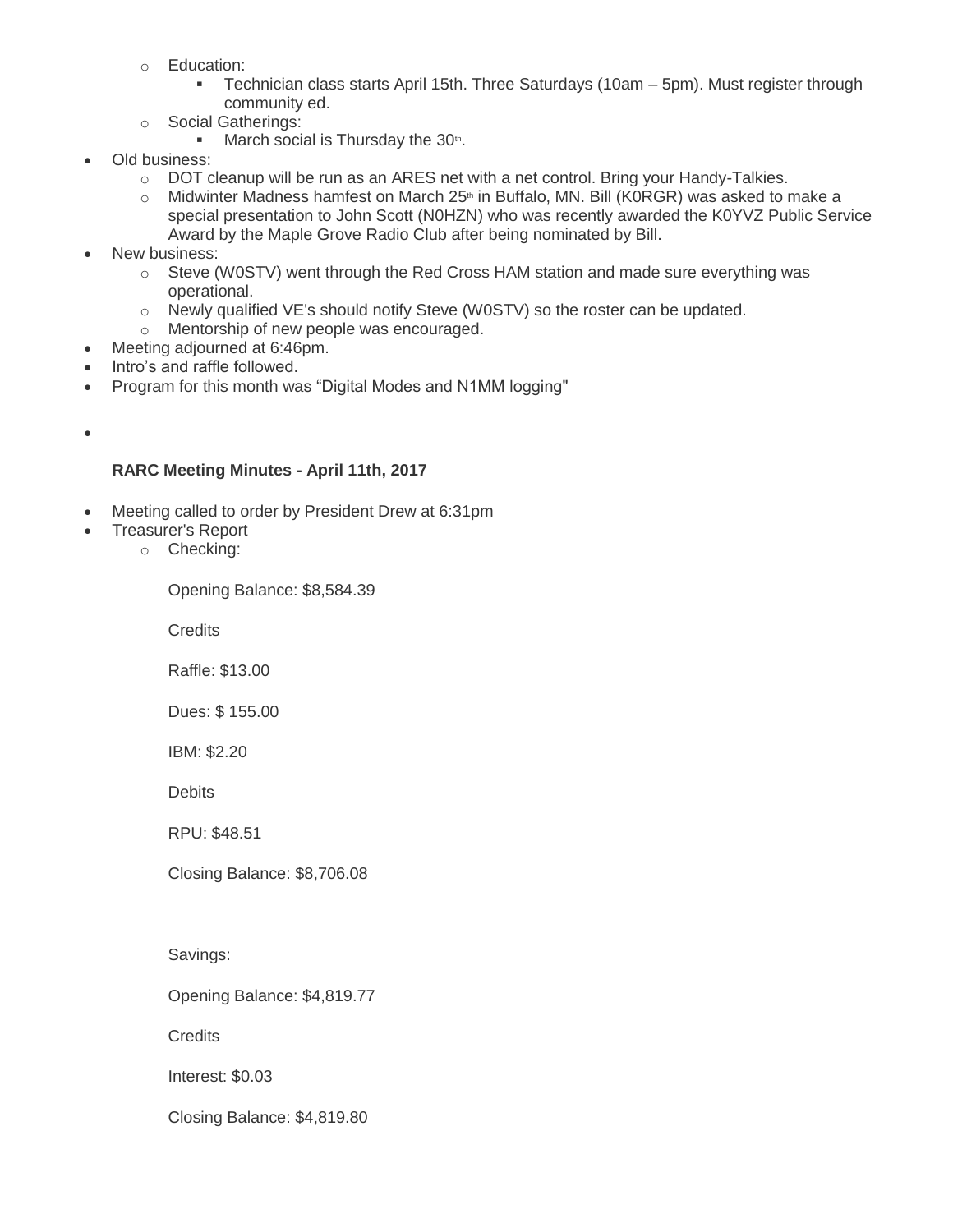Total: \$13,525.88

- Minutes from last month's meeting
- o Approved.
- **Committees** 
	- o Technical Committee Report:
		- Lease for 146.82 repeater approved by lawyer. Was sent to Brogan and has been at Brogan for over 3 weeks. Lease is for 10 years. RARC will need to pay for climber.
		- Antenna analyzer needs to be sent in for repairs.
	- o Public Service:
		- April 22<sup>nd</sup> 2nd RARC Roadside Cleanup. 6<sup>th</sup> street to Zumbro River. Last years cleanup was more difficult because area had not been cleaned for 2 years.
		- $M$ May 19<sup>th</sup> Stay Out Of The Sun Run. Short event.
	- $\circ$  ARFS:
		- 1 Skywarn callout in March. Earliest in memory. Was not an official callout.
		- April 24<sup>th</sup> is the Olmsted Skywarn training at the International Event Center. There will be a pre-training meal at the Ground Round. It was suggested to be there no later than 5pm due to last year's slow service. Talk-in on 147.255 repeater.
		- Rob is tracking skywarn training.
		- KD0ORR is Fillmore county EC.
	- o Field Day:
		- Gota is covered.
	- o Contesting:
		- **Contesting site: Contesting.com**
		- Rookie roundup (SSB) is on April 16th.
	- o Education:
		- Next class starts April  $15<sup>th</sup>$ . So far, there are 7 students.
	- o Social Gatherings:
		- 5:30pm on last Thursday of the month at Wildwood.
- F Old business:
	- o None
- New business:
	- $\circ$  A weather balloon launch will be held in the next 30 days. APRS will be on board. Interested parties should contact K0ADX (Steve).
- Meeting adjourned at 7:00pm

Program for this month, using a computer to communicate via Morse Code, was presented by W0BM.

#### **RARC Meeting Minutes - May 9th, 2017**

- Meeting called to order by President Drew at 6:30 pm
- Treasurer's report:

Checking:

Opening Balance: \$8,584.39

**Credits** 

Raffle: \$13.00

Dues: \$ 155.00

IBM: \$2.20

**Debits** 

RPU: \$48.51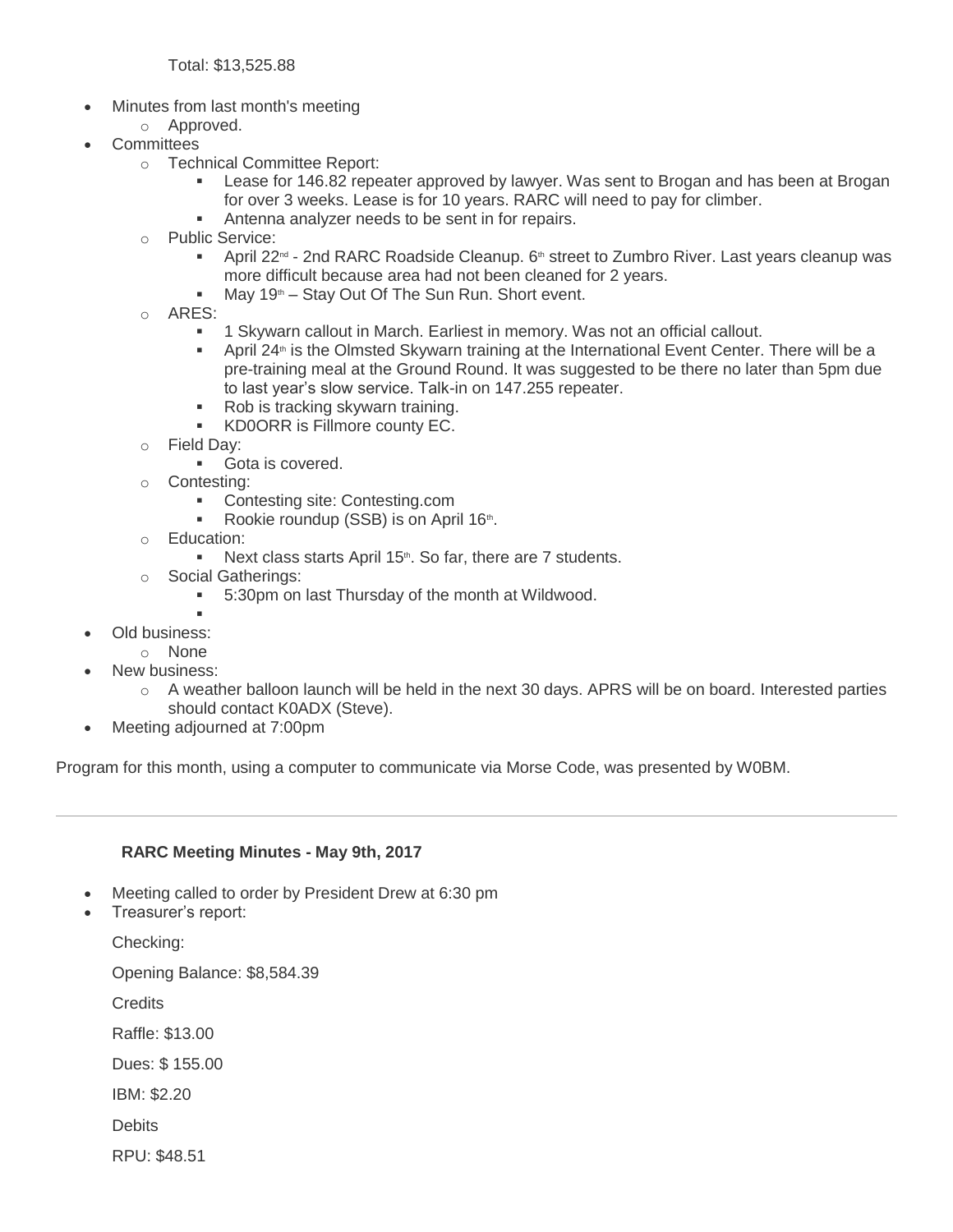Savings:

Opening Balance: \$4,819.77

**Credits** 

Interest: \$0.03

Closing Balance: \$4,819.80

Total: \$13,525.88

- Minutes from last month's meeting:
	- o Approved.
- Committees:
	- o Technical Committee:
		- D-Star repeater equipment needs upgrading. The current PC might be swapped out with a Raspberry Pi. Eric Westgaard is willing to ship a kit to us for little cost.
		- .82 repeater costs are going up. The current contract offer would have us continue to pay electric and would add a yearly fee of \$125. There are only three other people on the current site. The committee is currently looking at other options. Mayo is full. Whether we stay or move, we are probably looking at new feedline and antenna. One site near Rock Dell could save us a little in recurring electric costs and generator power would be provided, but would require a one-time \$1500 filter purchase. Also the repeater coverage pattern would change, possibly to the detriment of downtown and better coverage for skywarn. The .625 repeater is available for downtown coverage and it's coverage could improve if Mayo adds floors to the Gonda building. Proposal to continue at the current site, pay the new costs, and move forward with finding a new site by May 2018 was approved.
	- o Public Service:
		- SOS run.
		- **Med City Marathon. 16 signed up, 20 needed.**
		- **Team Red Cross Country run.**
		- Believe in me Bike Ride.
		- **Hy-Vee Triathalon.**
		- Rochester Tour-de-Cure ride has been cancelled due to the national committee reducing the rides to one per state.
		- RochesterFest Parade. 2pm, Saturday, June 24th. Same day as field day. Could use 10 people.
		- **Med City 5k/10k.**
		- **Bounce day.**
		- The Fire Chief has asked if the club is interested in helping with the larger Down by the Riverside concerts Sunday evenings. Maybe 3 or 4 per year, approximately 5pm to 10pm? They are looking for foot rovers as points of contact for the crowd, as well as shadows for Police, EMS and Fire.
		- MnARES reflector has had announcements for out of area events.
		- Please sign up for public service events early (once you are reasonably sure you can make it). If it turns out you can't make it, contact the event organizer to have your name taken off the list.
	- o ARES:
		- ARES members should be volunteering for the public service events as good training opportunities.
		- Control ops should be sure to check the net control schedule.
		- Working with Dodge County and Fillmore County Skywarn.
	- Summer Field Day:
		- KE0EMJ is the leader again with co-leaders.
		- Call-sign for this year is K0Z.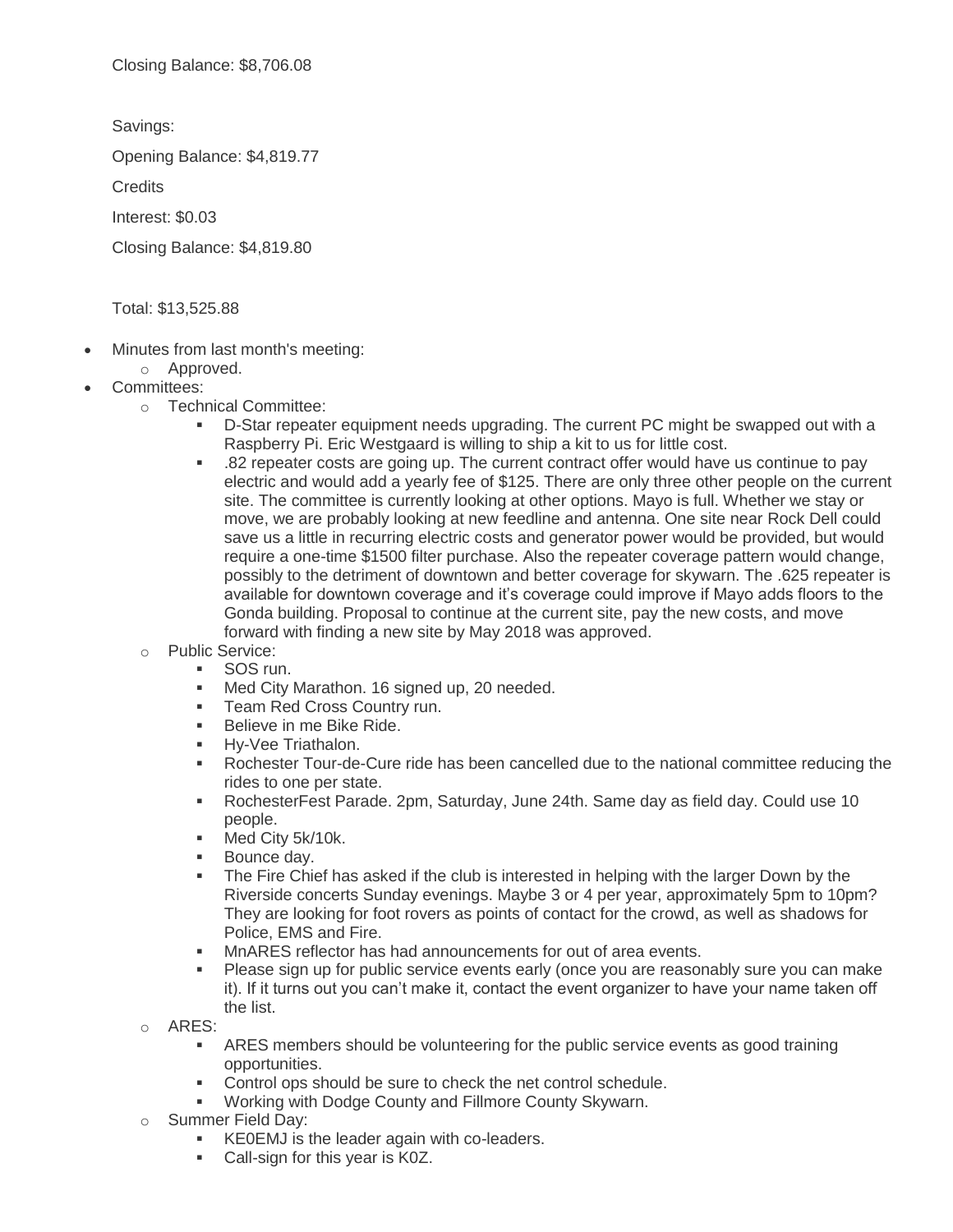- Event will be at Game-Haven again.
- Layout is similar to last year which is documented in Visio on the club website.
- Co-Leaders are:
	- GOTA (N0KZO & KDORR):
		- **-** ARES trailer
		- **-** Military mast
		- $IC718$  (Club)
		- **3kw genset?**
	- SSB (W0STV):
		- **Shell building**
		- W0STV / W0BM mobile tower
		- 12'x12' floor (W0STV will price), KE0EMJ canopy
		- W0STV generator
		- **-** LED lighting.
		- CW (K0RGR) / Digital (AB0BW):
			- (operate in KE0EMJ canopy, rest in NZ0S trailer)
			- **Military mast**
			- **IC7410 (K0RGR)**
			- **1kw genset?**
			- Beam and 40M loop below.
	- Safety (N0KZO):
		- IT (AA0CN, KC0NPF, KC0CJP):
			- **Laptop batteries**
			- **Network laptops**
- Chairs and tables needed.
- Scout participation. (Liasons: N0FMX, KC0QGB, KC0WIJ 48:30)
	- **Youth protection training required.**
- o Skywarn Training:
	- Rochester April 24<sup>th</sup> at the Rochester Event Center
	- $\blacksquare$  Mantorville March 22<sup>nd</sup> at the Mantorville Fire Department.
- o Contesting:
	- $\blacksquare$  May 27<sup>th</sup> and 28<sup>th</sup> International CW Worked all Prefixes.
	- Uune 10<sup>th</sup> VHF contest. KC0P in St. Charles on Saturday. 5 minutes after the hour. 146.55 FM.
- o Education:
	- 6 students in last class (2 from Rochester). Next class will be in July.
- o VE:
	- 2 people tested.
- o Social Gatherings:
	- **Next social gathering is June 29th.**
- Old business:
- o None
- New business:
	- $\circ$  W0STV announced a fox hunt hosted by the Faribault radio club in June.
	- o One seat available on flight to Dayton HamVention, now located in Xenia, OH. Package deal.
	- o New Secretary needed. Call for volunteers. Let KC0CJP know if interested.
	- o K0SIR has IC 7000 for sale.
	- o K0MD is soliciting interest in a DX contesting course.
- Raffle held.
- Meeting adjourned at 7:31pm.

Program for this month was about Field Day bonus points.

#### **RARC Meeting Minutes - June 13th, 2017**

Meeting called to order by President Drew at 6:32pm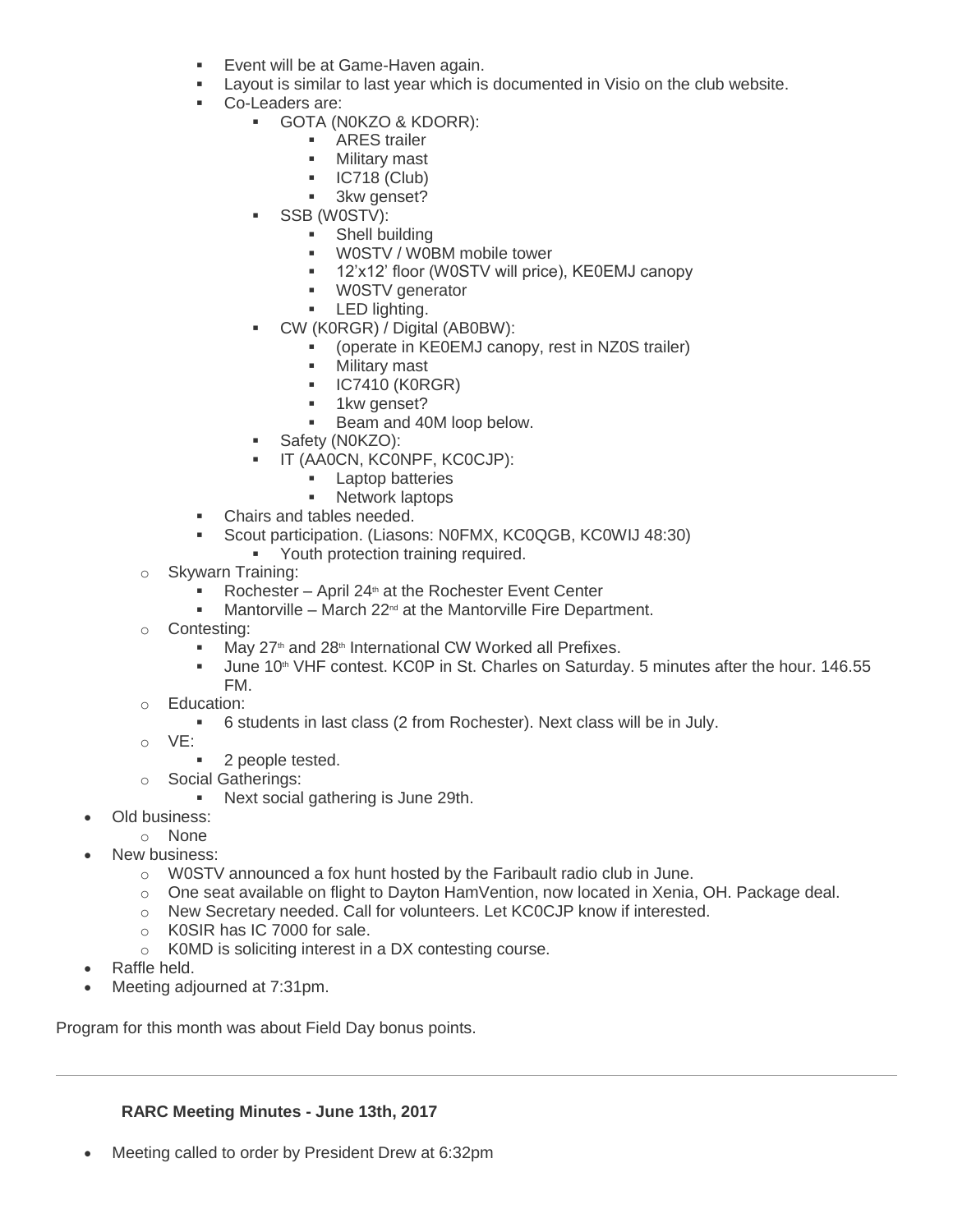- Treasurer's Report:
- Checking:

Opening Balance: \$8,706.08

**Credits** 

Amazon: \$30.42

IBM: \$4.40

Antenna: \$10.00

United Way: \$110.38

**Debits** 

RPU: \$47.37

Closing Balance: \$8,813.91

Savings:

Opening Balance: \$4,819.80

**Credits** 

Interest: \$0.04

Closing Balance: \$4,819.84

Total: \$13,633.75

- Minutes from last month's meeting
	- o Not ready.
- **Committees** 
	- o Technical Committee Report:
		- Checked out ARES trailer for Field Day.
		- **Brogan accepted 1 years rent until May 2018.**
	- o Public Service:
		- **Upcoming events:** 
			- Believe in Me bike ride. Routes up to 120 miles. Will use both. Rochester and Winona repeaters.
			- **Rochesterfest Triathalon.**
			- **Rochesterfest Parade.**
			- **Down by the Riverside. Assist Rochester Fire with crowd contact.**
	- o ARES:
		- New Dodge County simplex repeater. 146.580. Will record and playback up to about 3.5 minutes of audio. Equipment consists of 25 watt radio into a J-Pole. System supports voice mail. Covers Kasson and Mantorville.
	- o Contesting:
		- **Field Day.**
	- o Education:
		- Next class is in July. This time it is not through community ed.
	- o Social Gatherings:
- Old/New business:
	- o K0RGR will take over Secretary position as KA0MYG is taking over the Technical Committee lead.
	- $\circ$  August picnic on the 8<sup>th</sup>. N0KZO will check with Barb and Roger.
	- $\circ$  D-Star gateway stopped working. KC0FOW is working on repairs. Goal is to replace old hardware.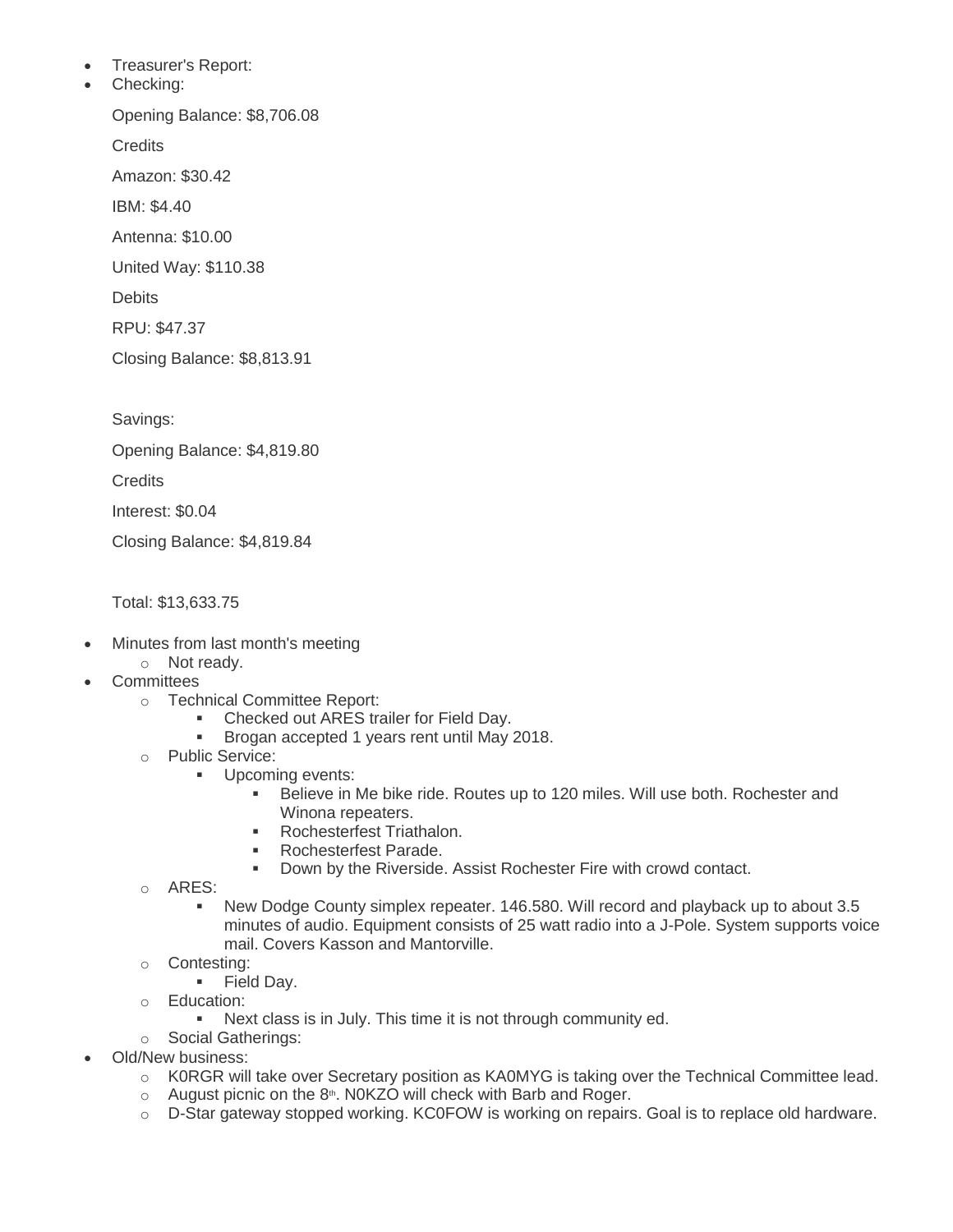- $\circ$  Solar eclipse is August 21<sup>st</sup>. WOVLZ reserved call of N0T for club to use for event related activities (ARRL QSO party). There will be a group investigating propagation (digital/CW modes) during the eclipse, particularly stations located in the eclipse area.
- $\circ$  Pat, W0BM, found buyers for some old club equipment and submitted a check to the club for \$500.
- $\circ$  The club SB220 amplifier is available for possible use/purchase by club member. Uses a pair of 3-500Z.
- Meeting adjourned at 7:00pm.
- Program for this month was Field Day readiness.

### **RARC Meeting July 11, 2017**

- Called to order by President Drew Naatz at 6:30 p.m. 25 in attendance
- Treasurer's report -
- Checking: Opening Balance: \$8,813.91 Credits IBM: \$6.60 Dues: 30.00 Equipment Sales: \$500.00 Classes: \$180.00 Raffel: \$38.00 Debits RPU: \$48.80 Field Day: \$186.27 Closing Balance: \$9,333.44 Savings: Opening Balance: \$4,819.84 Credits Interest: \$0.04 Closing Balance: \$4,819.88 Total: \$14,153.32
- Need new Field Day coordinator for next year -
- K0Z call is reserved for next year
- Field Day Wrap Up will be held at the BUG meeting on Saturday
- Public Service volunteers are neede dfor the 'Down by the Riverside' concerts, every Sunday night for the summer. Signups on the club web page under 'Public Service'
- ARES W0STV will be the ARES EC for Olmsted County effective August 1. His Assistant ECs will be:
	- o N0HZN
	- o KA0MUG
	- o AA0CN
	- o KE0EMJ
- Contesting see ARRL web site
- Eclipse Event is August 21st
- Education July Technician class is cancelled. Next class in September
- Old Business the Red Cross station is gone as they prepare to leave the building.
	- o K0VH is working with the XYL of a SK ham in regard to his radio estate
	- o Picnic is August 8th, 6:30 p.m. at the KOA show up early and get on the air Drew is providing pulled pork - club will provide plates
- Business meeting adjourned at 6:47
- Guest Speaker Tom NY0V Eustace Amelia Earhart Discover Expedition

#### **RARC Meeting September 10, 2017**

Called to order by President Naatz at 6:30 p.m.

#### **Treaurer's Report**

Checking: Opening Balance: \$9,333.44 **Credits** IBM: \$8.80 United Way: 90.00 Amazon: \$15.99 Dues: \$60.00 Raffle: \$13.00 **Debits** RPU: \$50.02 RPU: \$48.65 Office Supplies: \$25.78 Picnic: \$29.56 Field Day: \$385.37 Tower: \$125.00 Closing Balance: \$8,856.85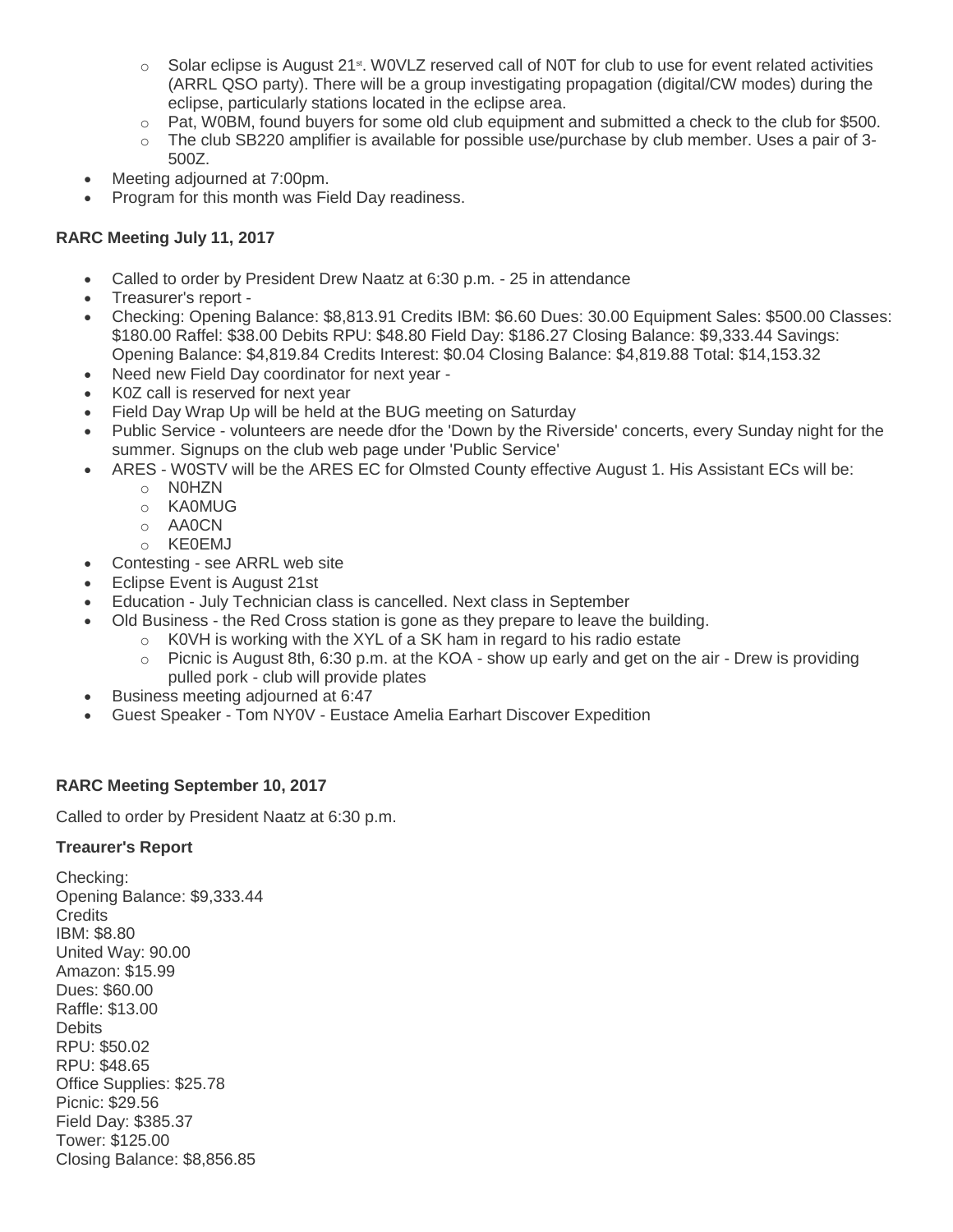Savings: Opening Balance: \$4,819.88 **Credits** Interest: \$0.03 Interest: \$0.04 Closing Balance: \$4,819.95 Total: \$13,676.80 **Public Service -** Upcoming events - Med City Half Marathon, Harvest Classic, Bounce Day, Roadside Cleanup **ARES -** Presentation of badges to AECs - reports of ARES activities in Florida and Mayo Clinic **Field Day -** Reports filed and continuing to lookd for coordinator **Solar Eclipse -** Mel, KC0P gave a report on his activites during the eclipse **Eduction -** Tech and General classes both underway in September **BSA JOTA -** Oct 21 at BSA HQ Scout Office **New Business -** K0VH suggested that we need a process for handling equipment for SIlent Keys **Meeting Adjourned at 7:10 p..m.** W0BM gave a presentation on CHIRP

#### **RARC Meeting November 14th, 2017**

Nov 17 RARC minutes K0VH sec/acting Called to order 1834 CT Nov 14 17 by president Drew KC0CJP. Need to get Treas report via email from K0RDA. Minutes need to be posted as well from K0RGR. Need a 2018 secretary, treasurer (sub till April?) and Field Day coordinator.

Tech committee: Still looking at 82 antenna sites from KWWK or Rock Dell sites.

DSTAR needs a server(?), BJ contacting Eric for more info.

Public service: Frozen Goose in Feb.

ARES: Dec 2 skywarn appreciation day in NWS Lacrosse. Trying to car pool from Apache mall 9am.

RARC Facebook page has a LOT of info on it.

VE test graduates announced, 4 in attendance all RARC members till YE18.

Jim KD0ORR discussed army MARS exercise Nov 4-6 using 60m high power broadcast, played it for the group.

W0STV asking anyone interested in getting MARS license see him.

Kelly KE0EMJ discussed Field Day 2017 results 6088 score for our K0Z 3A station which should have earned us the Minnesota Cup award again.

Fred mentioned SSB Sweepstakes Nov 18 weekend, Dec has 160 &10m ARRL contests.

Christmas party N side of Dooleys Pub Dec 12 630? Kelly will get simple RSVP listed. Need to vote on officers. New Business

Send W0STV Steve email if problems with 147.255, describe problems

Bob AB0BW and K0VH got N0NUV dipole back on the air.